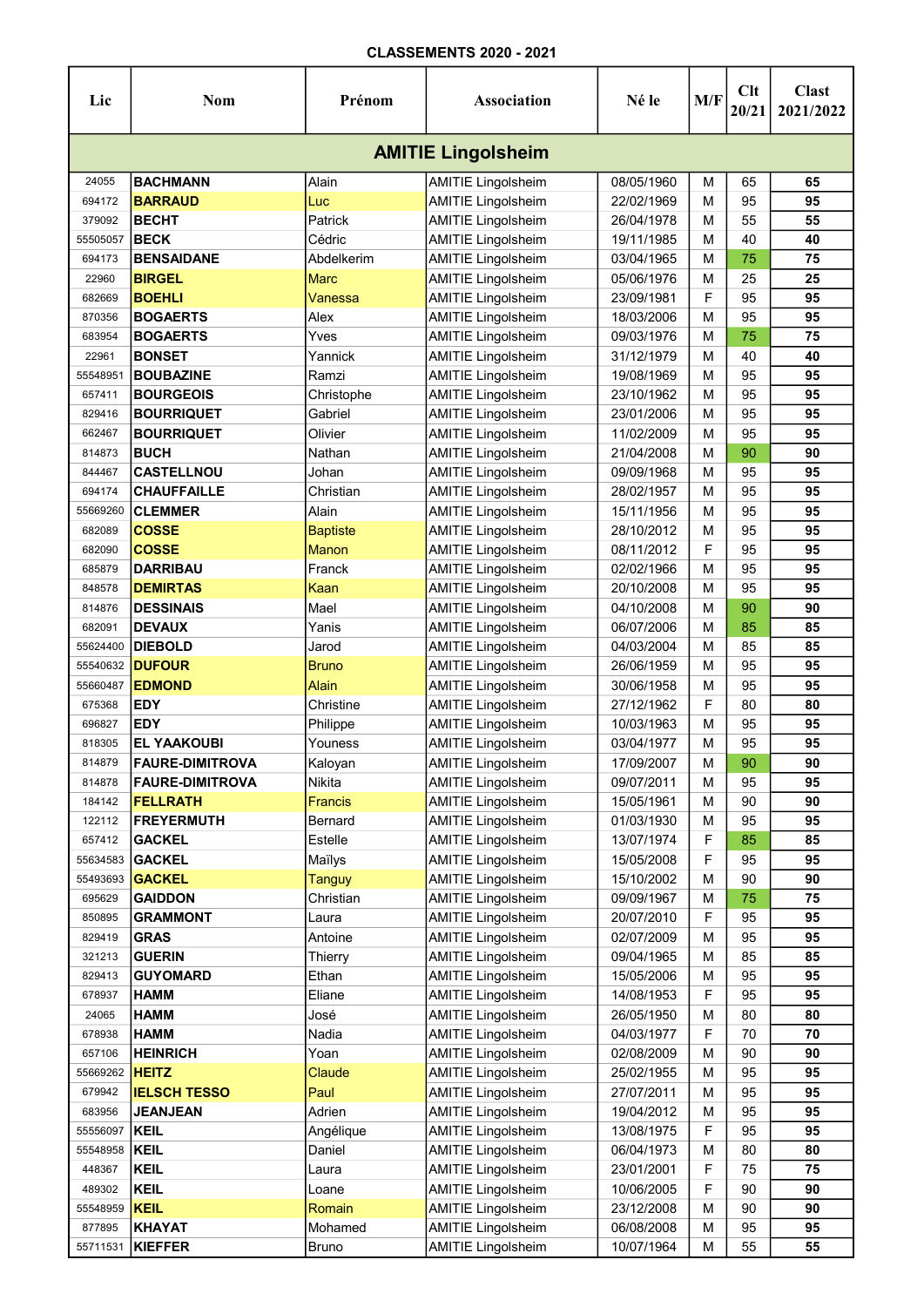| Lic      | <b>Nom</b>             | Prénom           | Association               | Né le      | M/F | Clt<br>20/21 | <b>Clast</b><br>2021/2022 |
|----------|------------------------|------------------|---------------------------|------------|-----|--------------|---------------------------|
| 844469   | <b>KIENTZLE</b>        | Bertrand         | <b>AMITIE Lingolsheim</b> | 14/03/1967 | М   | 95           | 95                        |
| 818306   | <b>KLEIN-JOST</b>      | Hugo             | <b>AMITIE Lingolsheim</b> | 08/09/2009 | м   | 95           | 95                        |
| 844468   | <b>KOURRICH</b>        | Ayoub            | <b>AMITIE Lingolsheim</b> | 13/07/2004 | м   | 95           | 95                        |
| 863215   | KUNTZMANN              | Fabienne         | <b>AMITIE Lingolsheim</b> | 11/12/1963 | F   | 95           | 95                        |
| 685882   | <b>LEJEUNE</b>         | Georgette        | <b>AMITIE Lingolsheim</b> | 16/09/1956 | F   | 95           | 95                        |
| 55502591 | <b>L'HOTELLIER</b>     | Anne             | <b>AMITIE Lingolsheim</b> | 14/11/1963 | F   | 95           | 95                        |
| 202370   | <b>LINGELSER</b>       | Etienne          | <b>AMITIE Lingolsheim</b> | 25/12/1966 | M   | 65           | 65                        |
| 24074    | <b>MAECHLING</b>       | Pascal           | <b>AMITIE Lingolsheim</b> | 01/03/1963 | м   | 65           | 65                        |
| 870360   | <b>MAILLAN</b>         | Thierry          | <b>AMITIE Lingolsheim</b> | 01/11/1969 | м   | 95           | 95                        |
| 658026   | <b>MARCKERT-DAULL</b>  | Thibaut          | <b>AMITIE Lingolsheim</b> | 03/10/2010 | М   | 90           | 90                        |
| 55669264 | <b>MERCIEN-FEROL</b>   | Didier           | <b>AMITIE Lingolsheim</b> | 04/02/1975 | М   | 75           | 75                        |
| 146740   | <b>MONTIER</b>         | Patrick          | <b>AMITIE Lingolsheim</b> | 02/04/1974 | м   | 60           | 60                        |
| 24162    | <b>MORITZ</b>          | Christine        | <b>AMITIE Lingolsheim</b> | 31/07/1963 | F   | 80           | 80                        |
| 669289   | <b>NIETO</b>           | Anaïs            | <b>AMITIE Lingolsheim</b> | 10/03/2009 | F   | 90           | 90                        |
| 55669265 | <b>NIETO</b>           | Carlos           | <b>AMITIE Lingolsheim</b> | 08/02/1977 | м   | 75           | 75                        |
| 887862   | <b>NOUALA</b>          | Sofiane          | <b>AMITIE Lingolsheim</b> | 08/11/2002 | М   | 95           | 95                        |
| 55669267 | <b>NUSS</b>            | Olivier          | <b>AMITIE Lingolsheim</b> | 02/12/1971 | м   | 85           | 85                        |
| 696826   | <b>OCHI</b>            | Takahiro         | <b>AMITIE Lingolsheim</b> | 22/11/1972 | м   | 95           | 95                        |
| 24076    | <b>PERESSON</b>        | Victor           | <b>AMITIE Lingolsheim</b> | 30/08/1945 | м   | 80           | 80                        |
| 24551    | PHILIPPI               | Alain            | <b>AMITIE Lingolsheim</b> | 23/07/1951 | М   | 85           | 85                        |
| 55497755 | <b>PIERROT</b>         | Julia            | <b>AMITIE Lingolsheim</b> | 29/09/2003 | F   | 85           | 85                        |
| 850894   | <b>POTURAK</b>         | David            | <b>AMITIE Lingolsheim</b> | 23/08/2008 | М   | 95           | 95                        |
| 24080    | <b>RAMBAUT</b>         | Martine          | <b>AMITIE Lingolsheim</b> | 25/02/1966 | F   | 90           | 90                        |
| 24081    | <b>RAMBAUT</b>         | Thierry          | <b>AMITIE Lingolsheim</b> | 15/05/1965 | М   | 70           | 70                        |
| 24082    | <b>REICHERT</b>        | Alain            | <b>AMITIE Lingolsheim</b> | 05/08/1971 | M   | 60           | 60                        |
| 24083    | <b>REICHERT</b>        | Céline           | <b>AMITIE Lingolsheim</b> | 18/08/1972 | F   | 90           | 90                        |
| 657409   | <b>RIBEIRO</b>         | Hugo             | <b>AMITIE Lingolsheim</b> | 07/07/2003 | М   | 90           | 90                        |
| 55671817 | <b>RICHARD</b>         | Samuel           | <b>AMITIE Lingolsheim</b> | 16/06/1981 | м   | 55           | 55                        |
| 870358   | <b>RIEKER</b>          | Jonathan         | <b>AMITIE Lingolsheim</b> | 16/02/1989 | м   | 60           | 60                        |
| 503656   | <b>RITTER</b>          | Eric             | <b>AMITIE Lingolsheim</b> | 10/05/1965 | м   | 55           | 55                        |
| 24084    | <b>RUL</b>             | Patrick          | <b>AMITIE Lingolsheim</b> | 13/07/1951 | М   | 85           | 85                        |
| 863214   | <b>SCALIA</b>          | Eric             | <b>AMITIE Lingolsheim</b> | 07/01/1966 | м   | 95           | 95                        |
| 24086    | <b>SCHMIDT</b>         | Jean-Luc         | <b>AMITIE Lingolsheim</b> | 12/08/1960 | М   | 80           | 80                        |
| 22988    | <b>SCHMITT</b>         | Vincent          | <b>AMITIE Lingolsheim</b> | 29/01/1978 | М   | 35           | 35                        |
| 818307   | <b>SCHRAMM-ROTHONG</b> | Jules            | <b>AMITIE Lingolsheim</b> | 27/07/2008 | М   | 95           | 95                        |
| 685001   | <b>SCHWEITZER</b>      | Octave           | <b>AMITIE Lingolsheim</b> | 28/01/2008 | М   | 95           | 95                        |
| 693429   | <b>STOJKAJ-ERGOUG</b>  | Elyas            | <b>AMITIE Lingolsheim</b> | 16/06/2006 | M   | 95           | 95                        |
| 877604   | <b>STREBLER</b>        | Wylson           | <b>AMITIE Lingolsheim</b> | 28/12/2004 | M   | 95           | 95                        |
| 682093   | <b>TALHA</b>           | <b>Inès</b>      | <b>AMITIE Lingolsheim</b> | 23/07/2012 | F   | 95           | 95                        |
| 24090    | <b>TARDIVON</b>        | Alain            | <b>AMITIE Lingolsheim</b> | 18/03/1958 | M   | 80           | 80                        |
| 659386   | <b>TARDIVON</b>        | Hervé            | <b>AMITIE Lingolsheim</b> | 16/02/1989 | М   | 50           | 50                        |
| 55570740 | <b>TEMPEL-SCHUBERT</b> | <b>Guillaume</b> | <b>AMITIE Lingolsheim</b> | 04/10/2006 | м   | 90           | 90                        |
| 55586144 | <b>TUBIANA</b>         | Erick            | <b>AMITIE Lingolsheim</b> | 26/10/1956 | М   | 95           | 95                        |
| 683958   | <b>VAUVILLIER</b>      | Pascal           | <b>AMITIE Lingolsheim</b> | 14/03/1961 | М   | 95           | 95                        |
| 844466   | <b>VIX</b>             | <b>Emilie</b>    | <b>AMITIE Lingolsheim</b> | 07/01/2009 | F   | 95           | 95                        |
| 504482   | <b>WANDRES</b>         | Michael          | <b>AMITIE Lingolsheim</b> | 03/08/1972 | М   | 55           | 55                        |
| 55659953 | <b>WANDRES</b>         | Véronique        | <b>AMITIE Lingolsheim</b> | 04/07/1973 | F   | 95           | 95                        |
| 504486   | <b>WANDRES</b>         | Xavier           | <b>AMITIE Lingolsheim</b> | 10/12/2004 | M   | 85           | 85                        |
| 829418   | <b>WEIBEL</b>          | Serge            | <b>AMITIE Lingolsheim</b> | 17/04/1966 | м   | 95           | 95                        |
| 23718    | <b>WEISS</b>           | Jean-Georges     | <b>AMITIE Lingolsheim</b> | 23/04/1940 | M   | 95           | 95                        |
| 692856   | <b>WEISS</b>           | Théo             | <b>AMITIE Lingolsheim</b> | 28/08/2008 | М   | 95           | 95                        |
| 22995    | <b>WENDLING</b>        | Maurice          | <b>AMITIE Lingolsheim</b> | 01/11/1951 | М   | 80           | 80                        |
| 692857   | <b>WODLING</b>         | Ludovic          | <b>AMITIE Lingolsheim</b> | 29/12/2007 | М   | 95           | 95                        |
| 687824   | <b>WURCH</b>           | <b>Daniel</b>    | <b>AMITIE Lingolsheim</b> | 14/02/1965 | м   | 95           | 95                        |
| 829411   | <b>ZIPPER</b>          | <b>Albin</b>     | <b>AMITIE Lingolsheim</b> | 09/03/2006 | М   | 95           | 95                        |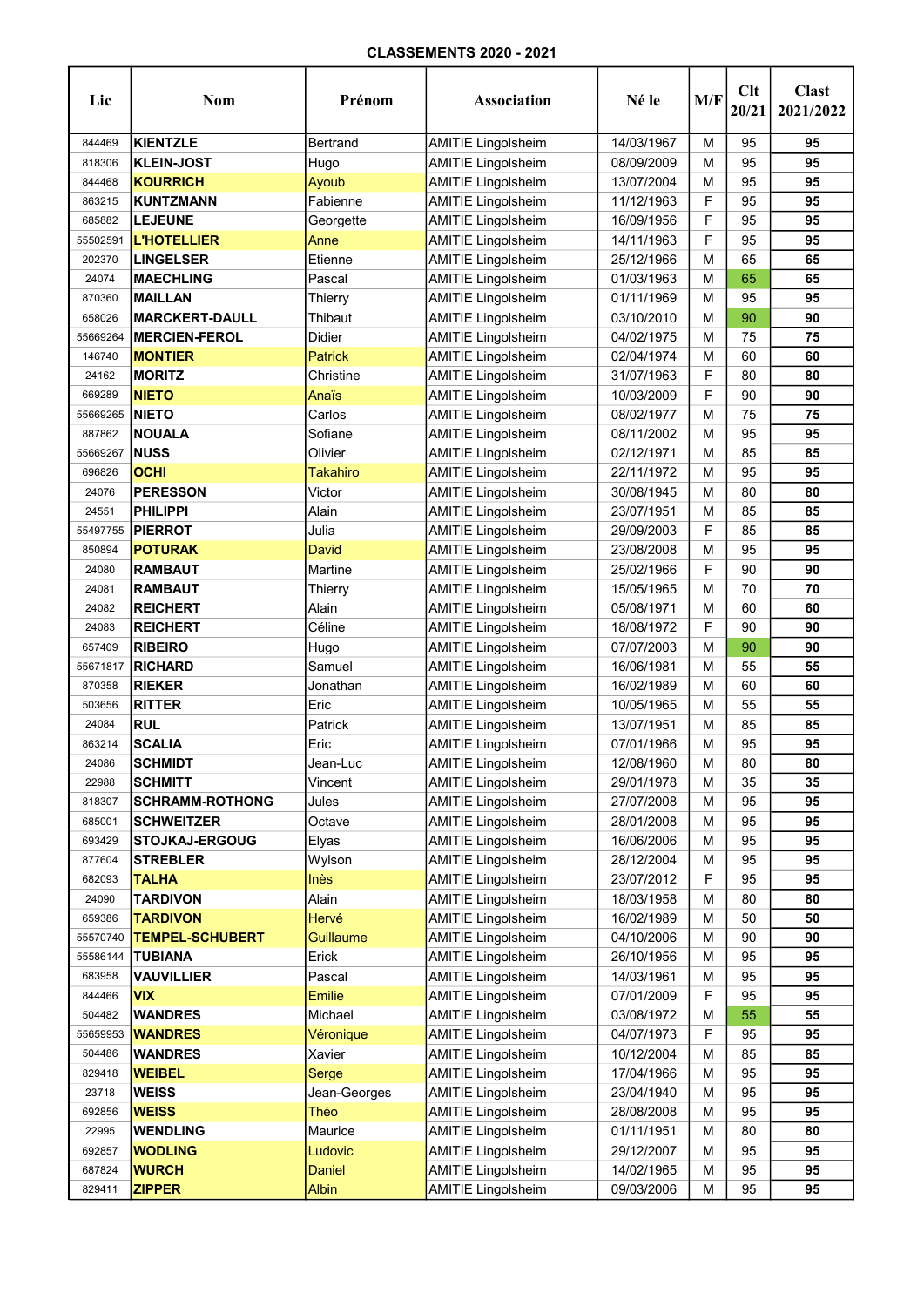| Lic            | <b>Nom</b>                                               | Prénom          | <b>Association</b>           | Né le      | M/F | Clt<br>20/21 | <b>Clast</b><br>2021/2022 |  |  |  |  |
|----------------|----------------------------------------------------------|-----------------|------------------------------|------------|-----|--------------|---------------------------|--|--|--|--|
|                | AS Electricité de Strasbourg T.T.                        |                 |                              |            |     |              |                           |  |  |  |  |
| 881793         | <b>ANDREATTA</b>                                         | Julio           | AS Electricité de Strasbourg | 14/07/2008 | м   | 95           | 95                        |  |  |  |  |
| 809245         | <b>BUCHMULLER</b>                                        | Aude            | AS Electricité de Strasbourg | 02/04/1993 | F   | 85           | 85                        |  |  |  |  |
| 809244         | <b>DIETRICH</b>                                          | Sahm            | AS Electricité de Strasbourg | 14/07/1954 | м   | 90           | 90                        |  |  |  |  |
| 819787         | <b>DINH</b>                                              | Justine         | AS Electricité de Strasbourg | 24/07/1991 | F   | 95           | 95                        |  |  |  |  |
| 678975         | <b>ENGEL</b>                                             | Egide           | AS Electricité de Strasbourg | 05/05/1971 | м   | 95           | 95                        |  |  |  |  |
| 678953         | <b>FEHRNBACH</b>                                         | Pierre          | AS Electricité de Strasbourg | 22/09/1989 | M   | 80           | 80                        |  |  |  |  |
| 678955         | <b>HALFTERMEYER</b>                                      | Pascal          | AS Electricité de Strasbourg | 15/10/1964 | м   | 80           | 80                        |  |  |  |  |
| 678950         | <b>LOEFFLER</b>                                          | Vincent         | AS Electricité de Strasbourg | 24/02/1970 | м   | 85           | 85                        |  |  |  |  |
| 819789         | <b>MIZZI</b>                                             | Florian         | AS Electricité de Strasbourg | 17/07/1990 | м   | 95           | 95                        |  |  |  |  |
| 22980          | <b>MOSER</b>                                             | Gilbert         | AS Electricité de Strasbourg | 14/02/1940 | м   | 80           | 80                        |  |  |  |  |
| 678957         | <b>NEFF</b>                                              | Christian       | AS Electricité de Strasbourg | 07/08/1959 | м   | 95           | 95                        |  |  |  |  |
| 678977         | <b>OCHSENBEIN</b>                                        | Mickael         | AS Electricité de Strasbourg | 29/12/1975 | M   | 95           | 95                        |  |  |  |  |
| 678956         | <b>REUTHER</b>                                           | Rémy            | AS Electricité de Strasbourg | 06/11/1961 | м   | 95           | 95                        |  |  |  |  |
| 678954         | <b>RIEGEL</b>                                            | Michel          | AS Electricité de Strasbourg | 08/02/1957 | м   | 85           | 85                        |  |  |  |  |
| 809244         | <b>SAHM</b>                                              | <b>Dietrich</b> | AS Electricité de Strasbourg | 14/07/1954 | M   | 90           | 90                        |  |  |  |  |
| 678951         | <b>SCHUH</b>                                             | Alain           | AS Electricité de Strasbourg | 31/03/1964 | м   | 95           | 95                        |  |  |  |  |
| 875199         | <b>SOLEIL</b>                                            | Peggy           | AS Electricité de Strasbourg | 18/06/1978 | F   | 95           | 95                        |  |  |  |  |
|                | <b>ASP Gottenhouse</b><br>(Club actuellement en sommeil) |                 |                              |            |     |              |                           |  |  |  |  |
| 55673713 HAUSS |                                                          | Benoît          | <b>ASP Gottenhouse</b>       | 01/12/1969 | м   | 65           | 65                        |  |  |  |  |
| 513715         | <b>KAUFFMANN</b>                                         | Thiebaud        | <b>ASP Gottenhouse</b>       | 09/11/1958 | M   | 70           | 70                        |  |  |  |  |
| 450636         | <b>MORGENTHALER</b>                                      | Christian       | <b>ASP Gottenhouse</b>       | 07/06/1964 | M   | 80           | 80                        |  |  |  |  |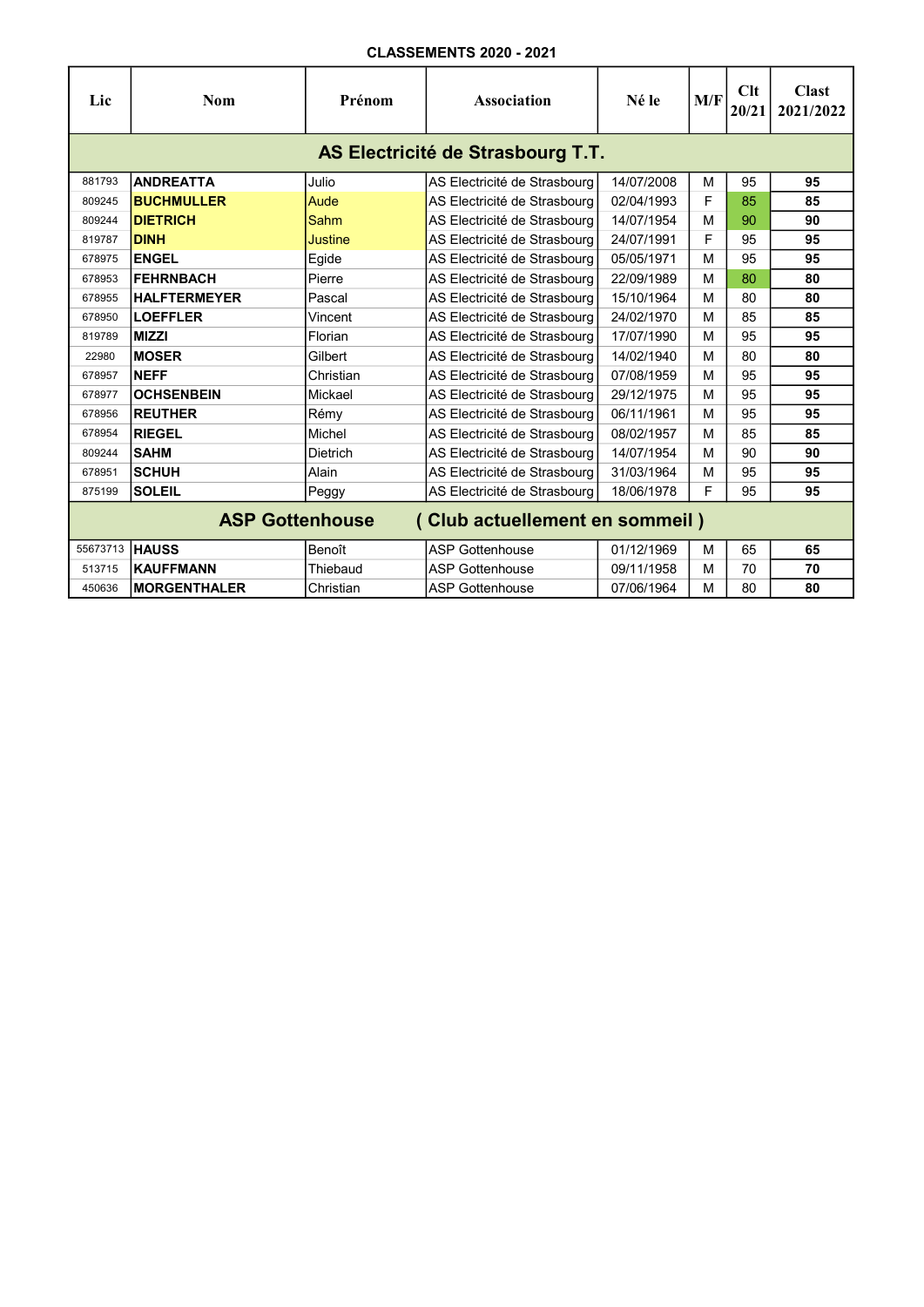| Lic                     | <b>Nom</b>         | Prénom               | Association             | Né le      | M/F | Clt<br>20/21 | <b>Clast</b><br>2021/2022 |  |  |  |  |
|-------------------------|--------------------|----------------------|-------------------------|------------|-----|--------------|---------------------------|--|--|--|--|
| <b>CLTT Menchhoffen</b> |                    |                      |                         |            |     |              |                           |  |  |  |  |
| 857138                  | <b>ACKERMANN</b>   | Jules                | <b>CLTT Menchhoffen</b> | 12/10/2008 | м   | 95           | 95                        |  |  |  |  |
| 322596                  | <b>BERNARD</b>     | Jérôme               | <b>CLTT Menchhoffen</b> | 02/05/1978 | М   | 75           | 75                        |  |  |  |  |
| 849954                  | <b>BERRON</b>      | Laurent              | <b>CLTT Menchhoffen</b> | 07/07/1985 | M   | 95           | 95                        |  |  |  |  |
| 849955                  | <b>BERRON</b>      | Maël                 | <b>CLTT Menchhoffen</b> | 02/12/2010 | М   | 95           | 95                        |  |  |  |  |
| 849959                  | <b>BERTRAND</b>    | Lysa                 | <b>CLTT Menchhoffen</b> | 20/10/2009 | F   | 95           | 95                        |  |  |  |  |
| 849960                  | <b>BOEHM</b>       | Mickael              | <b>CLTT Menchhoffen</b> | 17/07/1992 | М   | 95           | 95                        |  |  |  |  |
| 505041                  | <b>BURGER</b>      | <b>Thierry</b>       | <b>CLTT Menchhoffen</b> | 18/05/1967 | М   | 70           | 70                        |  |  |  |  |
| 409710                  | <b>CHRISTMANN</b>  | Nathan               | <b>CLTT Menchhoffen</b> | 10/01/2001 | M   | 55           | 55                        |  |  |  |  |
| 55624293                | <b>CODA</b>        | Yoann                | <b>CLTT Menchhoffen</b> | 19/02/2001 | M   | 70           | 70                        |  |  |  |  |
| 515187                  | <b>DENNI</b>       | Florian              | <b>CLTT Menchhoffen</b> | 16/12/2002 | M   | 90           | 90                        |  |  |  |  |
| 879380                  | <b>DUBUC</b>       | Maxence              | <b>CLTT Menchhoffen</b> | 31/03/2007 | М   | 95           | 95                        |  |  |  |  |
| 863731                  | <b>DUPUY</b>       | Max                  | <b>CLTT Menchhoffen</b> | 05/03/2009 | М   | 95           | 95                        |  |  |  |  |
| 55624291                | <b>DUPUY</b>       | Norbert              | <b>CLTT Menchhoffen</b> | 17/05/1975 | М   | 90           | 90                        |  |  |  |  |
| 849958                  | <b>FAERBER</b>     | Lorna                | <b>CLTT Menchhoffen</b> | 02/07/2009 | F   | 95           | 95                        |  |  |  |  |
| 849957                  | <b>FINOCHIARO</b>  | Maeva                | <b>CLTT Menchhoffen</b> | 01/08/2008 | F   | 95           | 95                        |  |  |  |  |
| 849256                  | <b>FINOCHIARO</b>  | Yoann                | <b>CLTT Menchhoffen</b> | 23/01/2007 | M   | 95           | 95                        |  |  |  |  |
| 26558                   | <b>GANDER</b>      | Jean-Luc             | <b>CLTT Menchhoffen</b> | 24/10/1971 | М   | 60           | 60                        |  |  |  |  |
| 26559                   | <b>GANDER</b>      | Nicolas              | <b>CLTT Menchhoffen</b> | 18/08/1980 | М   | 75           | 75                        |  |  |  |  |
| 26560                   | <b>GANDER</b>      | Pascal               | <b>CLTT Menchhoffen</b> | 11/10/1969 | М   | 65           | 65                        |  |  |  |  |
| 55696768                | <b>GRIEBNER</b>    | Wolfgang             | <b>CLTT Menchhoffen</b> | 14/06/1952 | М   | 95           | 95                        |  |  |  |  |
| 26563                   | <b>GSTALTER</b>    | Robert               | <b>CLTT Menchhoffen</b> | 24/01/1964 | М   | 75           | 75                        |  |  |  |  |
| 857137                  | <b>HOERTH</b>      | Clara                | <b>CLTT Menchhoffen</b> | 11/01/2008 | F   | 95           | 95                        |  |  |  |  |
| 26503                   | <b>JACKY</b>       | Daniel               | <b>CLTT Menchhoffen</b> | 28/04/1962 | М   | 70           | 70                        |  |  |  |  |
| 55670874                | <b>KIEHL</b>       | <b>Mario</b>         | <b>CLTT Menchhoffen</b> | 25/07/1970 | M   | 95           | 95                        |  |  |  |  |
| 809551                  | <b>KILZER</b>      | Morgane              | <b>CLTT Menchhoffen</b> | 31/10/1996 | F   | 95           | 95                        |  |  |  |  |
| 51135                   | <b>KOBER</b>       | Serge                | <b>CLTT Menchhoffen</b> | 08/08/1965 | M   | 45           | 45                        |  |  |  |  |
| 55624295                | <b>KREMER</b>      | Nicolas              | <b>CLTT Menchhoffen</b> | 17/08/2003 | M   | 65           | 65                        |  |  |  |  |
| 657196                  | <b>LEONHART</b>    | Noah                 | <b>CLTT Menchhoffen</b> | 26/09/2009 | M   | 95           | 95                        |  |  |  |  |
| 55670873                | <b>MUCKENSTURM</b> | Jean-Paul            | <b>CLTT Menchhoffen</b> | 03/01/1957 | М   | 90           | 90                        |  |  |  |  |
| 55614464                | <b>MULLER</b>      | Jean-Claude          | <b>CLTT Menchhoffen</b> | 25/04/1970 | М   | 95           | 95                        |  |  |  |  |
| 671007                  | <b>MULLER</b>      | Valérian             | <b>CLTT Menchhoffen</b> | 04/04/2007 | м   | 95           | 95                        |  |  |  |  |
| 452609                  | <b>OSTER</b>       | Alain                | <b>CLTT Menchhoffen</b> | 19/05/1971 | м   | 60           | 60                        |  |  |  |  |
| 452620                  | <b>OSTER</b>       | Marco                | <b>CLTT Menchhoffen</b> | 27/04/2002 | M   | 85           | 85                        |  |  |  |  |
| 662725                  | <b>OSTER</b>       | Maxime               | <b>CLTT Menchhoffen</b> | 24/06/2008 | M   | 95           | 95                        |  |  |  |  |
| 55498821                | <b>OSTER</b>       | Tony                 | <b>CLTT Menchhoffen</b> | 17/05/2005 | M   | 90           | 90                        |  |  |  |  |
| 687832                  | <b>PALMAY</b>      | Mathys               | <b>CLTT Menchhoffen</b> | 16/07/2005 | M   | 95           | 95                        |  |  |  |  |
| 393438                  | <b>PEREIRA</b>     | Mauricette           | <b>CLTT Menchhoffen</b> | 14/05/1972 | F   | 90           | 90                        |  |  |  |  |
| 409700                  | <b>SAEMANN</b>     | Luc                  | <b>CLTT Menchhoffen</b> | 21/09/1968 | M   | 90           | 90                        |  |  |  |  |
| 55476423                | <b>SIREN</b>       | <b>Muhammed Sami</b> | <b>CLTT Menchhoffen</b> | 20/01/2003 | M   | 90           | 90                        |  |  |  |  |
| 26576                   | <b>SPAEDIG</b>     | Didier               | <b>CLTT Menchhoffen</b> | 05/02/1970 | M   | 50           | 50                        |  |  |  |  |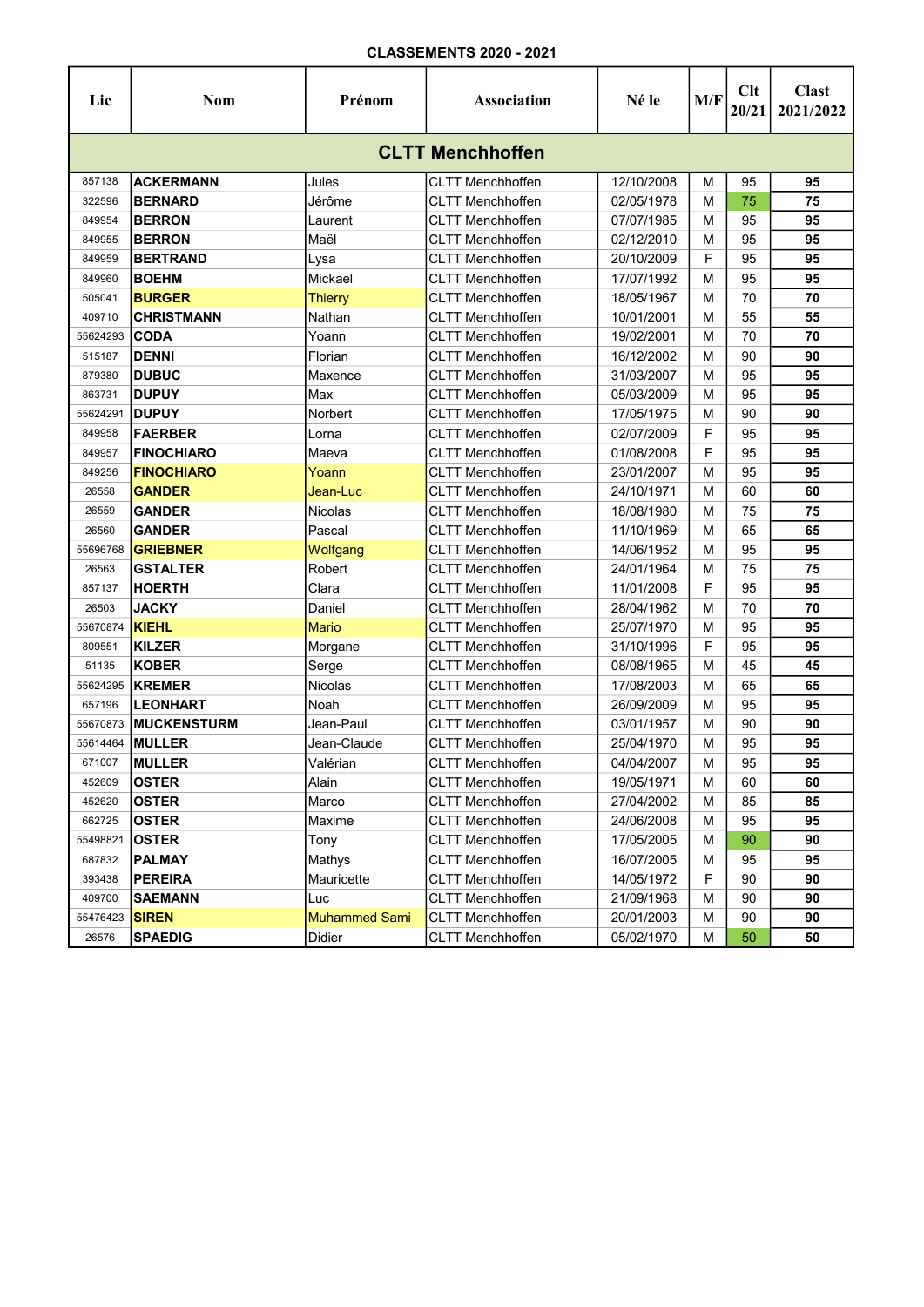| Lic                  | <b>Nom</b>       | Prénom             | <b>Association</b>   | Né le      | M/F | Clt<br>20/21 | <b>Clast</b><br>2021/2022 |  |  |  |  |
|----------------------|------------------|--------------------|----------------------|------------|-----|--------------|---------------------------|--|--|--|--|
| <b>CP Zutzendorf</b> |                  |                    |                      |            |     |              |                           |  |  |  |  |
| 24123                | <b>BASTIAN</b>   | Raymond            | <b>CP Zutzendorf</b> | 25/05/1962 | M   | 80           | 80                        |  |  |  |  |
| 24125                | <b>BOESINGER</b> | Chris              | <b>CP Zutzendorf</b> | 12/06/1995 | M   | 40           | 40                        |  |  |  |  |
| 22621                | <b>BOESINGER</b> | Claude             | <b>CP Zutzendorf</b> | 28/12/1963 | M   | 65           | 65                        |  |  |  |  |
| 281322               | <b>BOESINGER</b> | Jessie             | <b>CP Zutzendorf</b> | 22/12/1999 | F   | 65           | 65                        |  |  |  |  |
| 331705               | <b>BOESINGER</b> | Marion             | <b>CP Zutzendorf</b> | 17/01/2002 | F   | 45           | 45                        |  |  |  |  |
| 24127                | <b>BOESINGER</b> | Myriam             | <b>CP Zutzendorf</b> | 15/07/1995 | F   | 70           | 70                        |  |  |  |  |
| 396678               | <b>BURGY</b>     | Jonathan           | <b>CP Zutzendorf</b> | 09/07/1997 | M   | 90           | 90                        |  |  |  |  |
| 331709               | <b>DERSE</b>     | Kelly              | <b>CP Zutzendorf</b> | 05/11/2000 | F   | 70           | 70                        |  |  |  |  |
| 55562002             | <b>DORN</b>      | Eléna              | <b>CP Zutzendorf</b> | 30/01/2008 | F   | 85           | 85                        |  |  |  |  |
| 24131                | <b>DORN</b>      | Eric               | <b>CP Zutzendorf</b> | 26/05/1978 | M   | 55           | 55                        |  |  |  |  |
| 516675               | <b>DORN</b>      | Mélissa            | <b>CP Zutzendorf</b> | 20/08/2005 | F   | 60           | 60                        |  |  |  |  |
| 58568                | <b>FERTIG</b>    | Angélique          | CP Zutzendorf        | 16/12/1975 | F   | 85           | 85                        |  |  |  |  |
| 180476               | <b>FERTIG</b>    | Jonathan           | <b>CP Zutzendorf</b> | 06/09/1983 | М   | 95           | 95                        |  |  |  |  |
| 687073               | <b>FERTIG</b>    | <b>Tess</b>        | CP Zutzendorf        | 15/07/2008 | F   | 95           | 95                        |  |  |  |  |
| 440425               | <b>FOELS</b>     | Christophe         | CP Zutzendorf        | 25/03/1972 | M   | 35           | 35                        |  |  |  |  |
| 854323               | <b>GIRARD</b>    | Clémentine         | <b>CP Zutzendorf</b> | 26/07/2009 | F   | 90           | 90                        |  |  |  |  |
| 854322               | <b>GIRARD</b>    | Juan               | <b>CP Zutzendorf</b> | 15/07/2006 | M   | 95           | 95                        |  |  |  |  |
| 55562004             | <b>GONZALEZ</b>  | Yaël               | <b>CP Zutzendorf</b> | 13/05/2004 | M   | 70           | 70                        |  |  |  |  |
| 689598               | <b>JUNG</b>      | Olivier            | <b>CP Zutzendorf</b> | 16/06/1969 | M   | 30           | 30                        |  |  |  |  |
| 689600               | LALA             | Laurent            | <b>CP Zutzendorf</b> | 03/03/1980 | M   | 40           | 40                        |  |  |  |  |
| 693511               | LALA             | Louis              | <b>CP Zutzendorf</b> | 09/07/2007 | M   | 80           | 80                        |  |  |  |  |
| 171893               | <b>LANGOWSKI</b> | Romain             | <b>CP Zutzendorf</b> | 23/12/1979 | M   | 85           | 85                        |  |  |  |  |
| 55503789             | <b>MALET</b>     | <b>Michel-Marc</b> | <b>CP Zutzendorf</b> | 27/02/1964 | М   | 65           | 65                        |  |  |  |  |
| 55503783             | <b>MONNIER</b>   | Agnès              | <b>CP Zutzendorf</b> | 29/07/1974 | F   | 90           | 90                        |  |  |  |  |
| 55503763             | <b>MONNIER</b>   | <b>Bruno</b>       | <b>CP Zutzendorf</b> | 31/10/2005 | M   | 90           | 90                        |  |  |  |  |
| 24141                | <b>MONNIER</b>   | Jean-Paul          | <b>CP Zutzendorf</b> | 13/10/1968 | M   | 60           | 60                        |  |  |  |  |
| 331714               | <b>MONNIER</b>   | Ludovic            | <b>CP Zutzendorf</b> | 18/04/2001 | M   | 40           | 40                        |  |  |  |  |
| 504004               | <b>PALLOT</b>    | Eric               | <b>CP Zutzendorf</b> | 22/04/1958 | M   | 70           | 70                        |  |  |  |  |
| 687075               | <b>PHILIPPS</b>  | Romain             | <b>CP Zutzendorf</b> | 17/07/2006 | M   | 95           | 95                        |  |  |  |  |
| 832910               | <b>REINHARDT</b> | Stéphane           | CP Zutzendorf        | 11/04/1992 | M   | 70           | 70                        |  |  |  |  |
| 55556540             | <b>SCHINI</b>    | Patrick            | <b>CP Zutzendorf</b> | 11/02/1959 | M   | 65           | 65                        |  |  |  |  |
| 24144                | <b>SCHINI</b>    | Paul               | CP Zutzendorf        | 27/04/1954 | M   | 70           | 70                        |  |  |  |  |
| 687076               | <b>SCHMITT</b>   | <b>Nathan</b>      | <b>CP Zutzendorf</b> | 14/01/2007 | M   | 95           | 95                        |  |  |  |  |
| 687074               | <b>WEBER</b>     | Noé                | <b>CP Zutzendorf</b> | 25/01/2006 | M   | 95           | 95                        |  |  |  |  |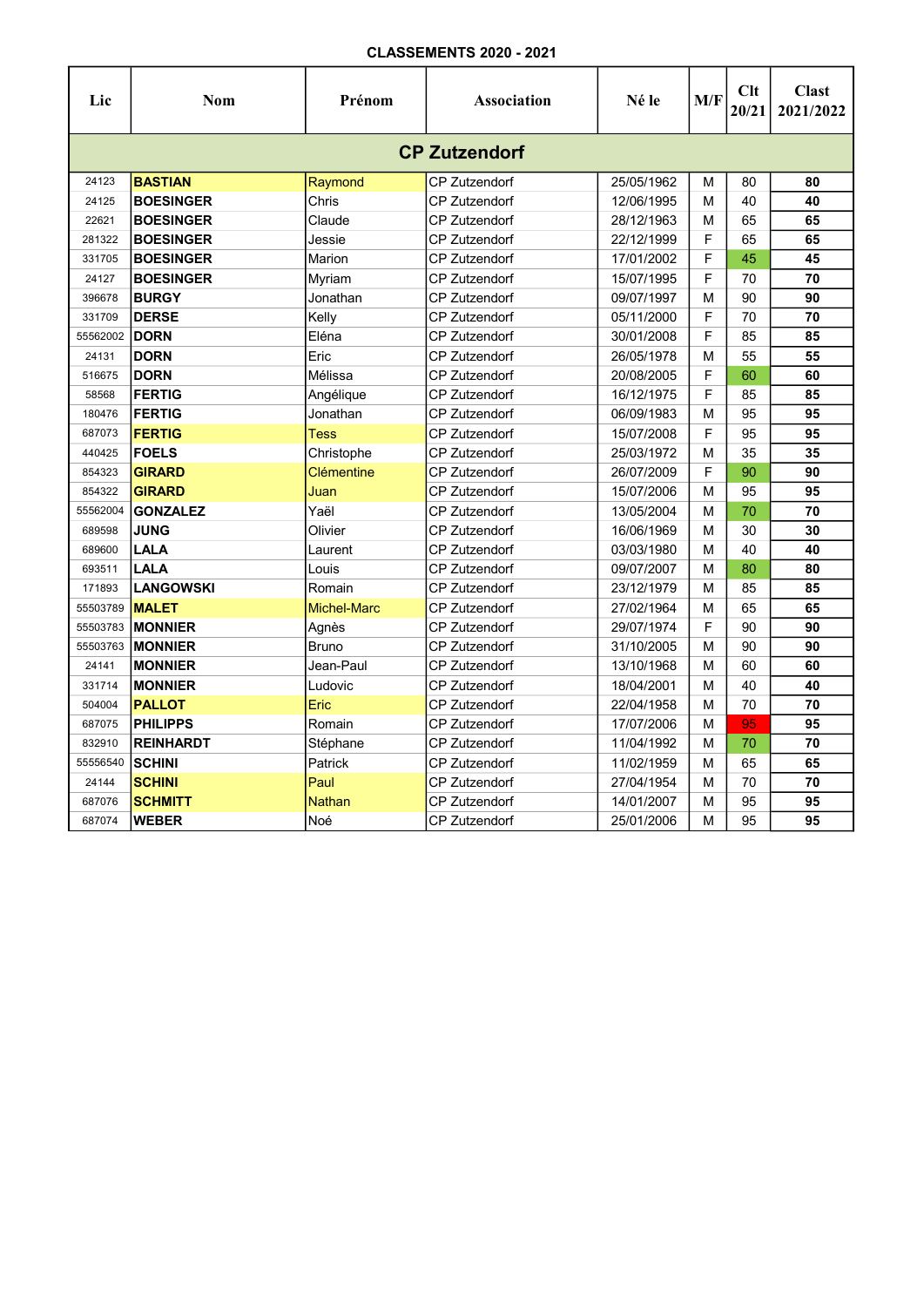| Lic                         | <b>Nom</b>         | Prénom               | Association                 | Né le      | M/F    | Clt<br>20/21 | <b>Clast</b><br>2021/2022 |  |  |  |  |
|-----------------------------|--------------------|----------------------|-----------------------------|------------|--------|--------------|---------------------------|--|--|--|--|
| <b>CS Tricolore Saverne</b> |                    |                      |                             |            |        |              |                           |  |  |  |  |
| 512967                      | <b>BECKERICH</b>   | Pascal               | CS Tricolore Saverne        | 11/12/1968 | м      | 60           | 60                        |  |  |  |  |
| 658892                      | <b>BEHR</b>        | <b>Mireille</b>      | CS Tricolore Saverne        | 30/11/1959 | F      | 95           | 95                        |  |  |  |  |
| 837210                      | <b>BELLER</b>      | Corentin             | CS Tricolore Saverne        | 29/11/2005 | м      | 90           | 90                        |  |  |  |  |
| 870212                      | <b>BELLER</b>      | Emmanuel             | CS Tricolore Saverne        | 29/12/1969 | м      | 95           | 95                        |  |  |  |  |
| 837213                      | <b>DORVAUX</b>     | Timéo                | <b>CS Tricolore Saverne</b> | 26/07/2011 | м      | 95           | 95                        |  |  |  |  |
| 55628037                    | <b>DUPONT</b>      | Agnès                | CS Tricolore Saverne        | 14/11/2008 | F      | 85           | 85                        |  |  |  |  |
| 681231                      | <b>FANATAN</b>     | Daniela              | CS Tricolore Saverne        | 07/01/1979 | F      | 95           | 95                        |  |  |  |  |
| 681232                      | <b>FANATAN</b>     | Nicolae              | CS Tricolore Saverne        | 27/10/1968 | M      | 75           | 75                        |  |  |  |  |
| 55559287                    | GUILLAUMONT        | Etienne              | CS Tricolore Saverne        | 09/08/1966 | М      | 80           | 80                        |  |  |  |  |
| 681239                      | <b>GUILLAUMONT</b> | Henri                | CS Tricolore Saverne        | 01/01/2008 | М      | 95           | 95                        |  |  |  |  |
| 681235                      | <b>HOESSLER</b>    | Hélène               | CS Tricolore Saverne        | 07/07/2010 | F      | 95           | 95                        |  |  |  |  |
| 55673621                    | <b>HOJNACKI</b>    | Lucas                | <b>CS Tricolore Saverne</b> | 11/12/2001 | M      | 95           | 95                        |  |  |  |  |
| 30744                       | <b>KRAEMER</b>     | Jean-Marc            | <b>CS Tricolore Saverne</b> | 01/10/1953 | м      | 65           | 65                        |  |  |  |  |
| 819367                      | <b>KRAEMER</b>     | Laurent              | CS Tricolore Saverne        | 03/09/1976 | м      | 95           | 95                        |  |  |  |  |
| 679615                      | <b>KRESS</b>       | Vincent              | CS Tricolore Saverne        | 03/10/2001 | м      | 95           | 95                        |  |  |  |  |
| 819377                      | <b>LAPOINTE</b>    | Jean-François        | CS Tricolore Saverne        | 23/06/1965 | м      | 95           | 95                        |  |  |  |  |
| 819384                      | <b>LENOIR</b>      | Claude               | <b>CS Tricolore Saverne</b> | 17/03/1951 | м      | 95           | 95                        |  |  |  |  |
| 55673619                    | LOR                | Clément              | <b>CS Tricolore Saverne</b> | 10/05/2001 | м      | 95           | 95                        |  |  |  |  |
| 55673611                    | <b>IMATTERN</b>    | Florian              | CS Tricolore Saverne        | 26/03/1990 | м      | 75           | 75                        |  |  |  |  |
| 380616                      | <b>MULLER</b>      | André                | CS Tricolore Saverne        | 06/07/1963 | М      | 60           | 60                        |  |  |  |  |
| 860688                      | <b>PICHOT</b>      | <b>Nicolas</b>       | <b>CS Tricolore Saverne</b> | 03/12/1996 | M      | 95           | 95                        |  |  |  |  |
| 658891                      | <b>REHM</b>        | Cyril                | CS Tricolore Saverne        | 14/09/1966 | м      | 85           | 85                        |  |  |  |  |
| 863612                      | <b>REUTENAUER</b>  | <b>Mickael</b>       | CS Tricolore Saverne        | 05/12/1972 | М      | 95           | 95                        |  |  |  |  |
| 681233                      | <b>RICHARDOT</b>   | Pierre               | <b>CS Tricolore Saverne</b> | 05/11/2004 | м      | 95           | 95                        |  |  |  |  |
| 511818                      | <b>SCHAEFFER</b>   | Jean-Paul            | <b>CS Tricolore Saverne</b> | 29/09/1936 | м      | 95           | 95                        |  |  |  |  |
| 870808                      | <b>SCHMITT</b>     | Marc                 | <b>CS Tricolore Saverne</b> | 23/10/1965 | м      | 95           | 95                        |  |  |  |  |
| 25436                       | <b>SIMON</b>       | Jean-Luc             | CS Tricolore Saverne        | 27/02/1957 | м      | 75           | 75                        |  |  |  |  |
| 328661                      | <b>TOUSSAINT</b>   | <b>Gilles</b>        | <b>CS Tricolore Saverne</b> | 04/07/1947 | м      | 95           | 95                        |  |  |  |  |
| 864257                      | <b>VENET</b>       | Florian              | CS Tricolore Saverne        | 12/08/1994 | м      | 95           | 95                        |  |  |  |  |
| 55616775                    | WILD               | Christophe           | <b>CS Tricolore Saverne</b> | 13/09/1996 | м      | 85           | 85                        |  |  |  |  |
| 30754                       | <b>WILT</b>        | Eric                 | CS Tricolore Saverne        | 29/06/1964 | M      | 75           | 75                        |  |  |  |  |
|                             |                    |                      | <b>CTT 77 Val de Moder</b>  |            |        |              |                           |  |  |  |  |
|                             | <b>ARBOGAST</b>    | Claude               | CTT 77 Val de Moder         | 24/05/1972 |        | 80           | 80                        |  |  |  |  |
| 257004<br>55614536          | <b>BADER</b>       |                      | CTT 77 Val de Moder         | 24/12/1973 | м<br>м | 65           | 65                        |  |  |  |  |
| 809805                      | <b>BADER</b>       | Dominique<br>Esteban | CTT 77 Val de Moder         | 14/06/2010 | М      | 95           | 95                        |  |  |  |  |
| 501200                      | <b>BONIMEUX</b>    | Yves                 | CTT 77 Val de Moder         | 23/08/1967 | м      | 75           | 75                        |  |  |  |  |
| 809759                      | <b>BRILLAUX</b>    | Olivier              | CTT 77 Val de Moder         | 09/05/1961 | м      | 95           | 95                        |  |  |  |  |
| 867086                      | <b>BRUCKMANN</b>   | Marina               | CTT 77 Val de Moder         | 30/10/1989 | F      | 95           | 95                        |  |  |  |  |
| 809757                      | <b>DEMMERLE</b>    | Christa              | CTT 77 Val de Moder         | 09/11/1954 | F      | 95           | 95                        |  |  |  |  |
| 809756                      | <b>DEMMERLE</b>    | Edgar                | CTT 77 Val de Moder         | 08/09/1954 | М      | 95           | 95                        |  |  |  |  |
| 679121                      | <b>ERNENWEIN</b>   | Pierre               | CTT 77 Val de Moder         | 22/01/1975 | M      | 95           | 95                        |  |  |  |  |
| 811523                      | <b>FERRANTE</b>    | <b>Marie</b>         | CTT 77 Val de Moder         | 02/11/1998 | F      | 95           | 95                        |  |  |  |  |
| 667240                      | <b>FOISSSET</b>    | Arnaud               | CTT 77 Val de Moder         | 05/06/2010 | M      | 95           | 95                        |  |  |  |  |
| 809758                      | <b>MOREAU</b>      | Emeric               | CTT 77 Val de Moder         | 17/07/1997 | М      | 90           | 90                        |  |  |  |  |
| 679470                      | <b>MOREAU</b>      | Eric                 | CTT 77 Val de Moder         | 31/07/1968 | M      | 60           | 60                        |  |  |  |  |
| 809760                      | <b>NECK</b>        | Cyril                | CTT 77 Val de Moder         | 25/11/1991 | M      | 95           | 95                        |  |  |  |  |
| 809755                      | <b>NEYNER</b>      | Lucas                | CTT 77 Val de Moder         | 19/06/2003 | M      | 95           | 95                        |  |  |  |  |
| 55557158                    | <b>NEYNER</b>      | Sébastien            | CTT 77 Val de Moder         | 29/02/1976 | М      | 75           | 75                        |  |  |  |  |
| 22520                       | <b>ROESS</b>       | Olivier              | CTT 77 Val de Moder         | 26/08/1971 | M      | 55           | 55                        |  |  |  |  |
| 809763                      | <b>ROESS</b>       | Raphaël              | CTT 77 Val de Moder         | 04/11/2009 | М      | 95           | 95                        |  |  |  |  |
| 257002                      | <b>SAVE</b>        | Alexandre            | CTT 77 Val de Moder         | 10/10/1997 | M      | 65           | 65                        |  |  |  |  |
| 257003                      | <b>SAVE</b>        | Guillaume            | CTT 77 Val de Moder         | 13/04/1999 | M      | 55           | 55                        |  |  |  |  |
| 385865                      | <b>WATHLE</b>      | Matthias             | CTT 77 Val de Moder         | 08/05/1999 | M      | 70           | 70                        |  |  |  |  |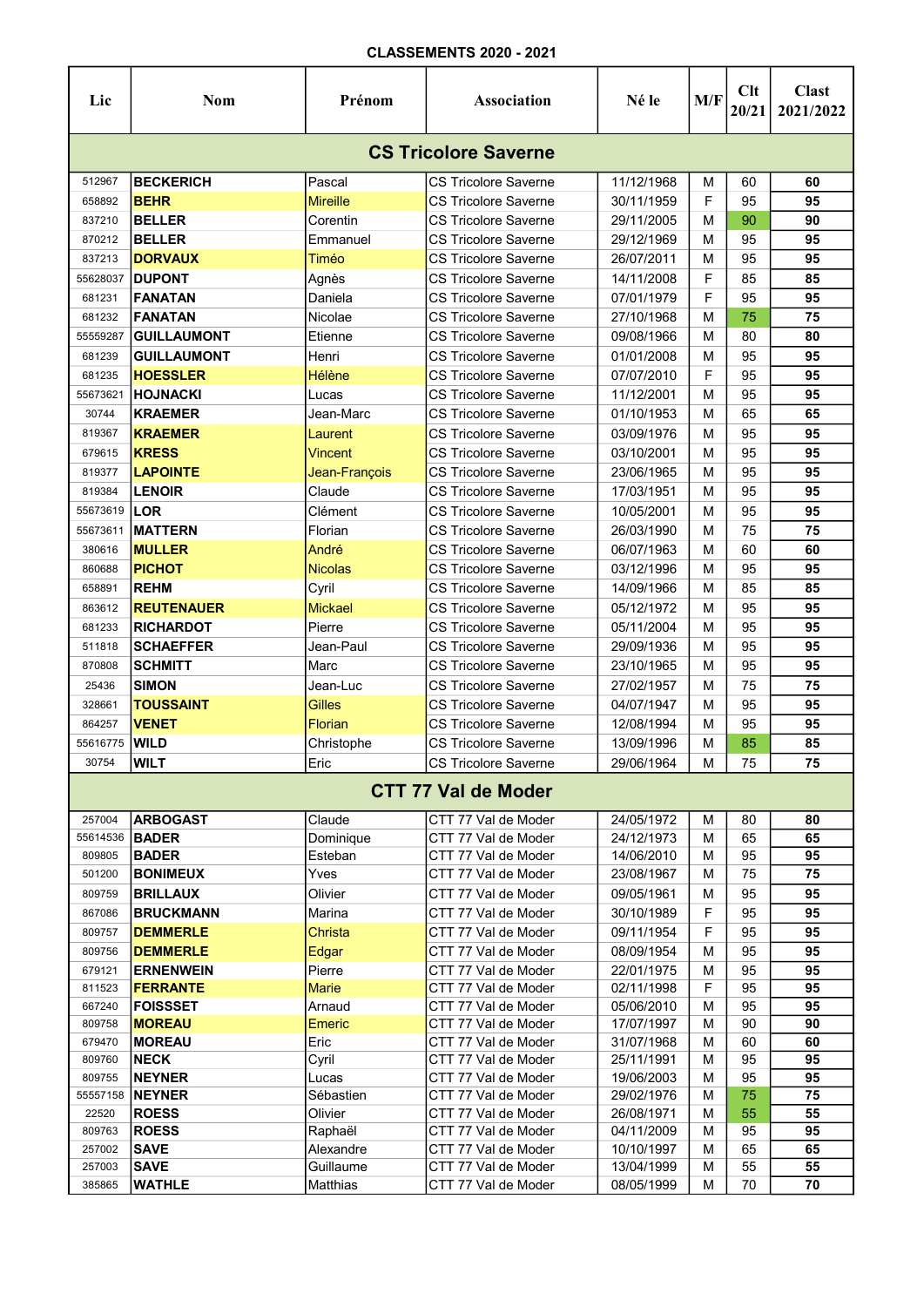| Lic      | Nom                          | Prénom         | <b>Association</b>           | Né le      | M/F | Clt<br>20/21 | <b>Clast</b><br>2021/2022 |  |  |  |  |
|----------|------------------------------|----------------|------------------------------|------------|-----|--------------|---------------------------|--|--|--|--|
|          | <b>HANAU Tennis de table</b> |                |                              |            |     |              |                           |  |  |  |  |
| 821917   | <b>ADOLFF</b>                | Agathe         | <b>HANAU Tennis de table</b> | 29/05/2013 | F   | 95           | 95                        |  |  |  |  |
| 659979   | <b>ADOLFF</b>                | Mathis         | <b>HANAU Tennis de table</b> | 19/07/2009 | M   | 95           | 95                        |  |  |  |  |
| 683553   | <b>BURCKEL</b>               | Yann           | <b>HANAU Tennis de table</b> | 28/02/2006 | M   | 95           | 95                        |  |  |  |  |
| 821919   | <b>DILLINGER</b>             | Cyrielle       | <b>HANAU Tennis de table</b> | 29/01/2009 | F   | 95           | 95                        |  |  |  |  |
| 685461   | <b>DILLINGER</b>             | Matthias       | <b>HANAU Tennis de table</b> | 12/07/2007 | M   | 95           | 95                        |  |  |  |  |
| 679791   | <b>DUVOT</b>                 | Jean-Marc      | HANAU Tennis de table        | 16/11/1966 | M   | 70           | 70                        |  |  |  |  |
| 55653059 | <b>IFATH</b>                 | Manon          | <b>HANAU Tennis de table</b> | 01/12/2003 | F   | 95           | 95                        |  |  |  |  |
| 55618525 | <b>GERBER</b>                | Fabien         | <b>HANAU Tennis de table</b> | 30/06/1971 | M   | 60           | 60                        |  |  |  |  |
| 24173    | <b>GING</b>                  | Thibaut        | <b>HANAU Tennis de table</b> | 23/05/1991 | M   | 55           | 55                        |  |  |  |  |
| 26562    | <b>GOEPFERT</b>              | <b>Patrick</b> | <b>HANAU Tennis de table</b> | 27/09/1958 | M   | 90           | 90                        |  |  |  |  |
| 814899   | <b>GROHMANN</b>              | <b>Nicolas</b> | <b>HANAU Tennis de table</b> | 16/10/1995 | M   | 60           | 60                        |  |  |  |  |
| 60251    | <b>GUGUMUS</b>               | Joël           | <b>HANAU Tennis de table</b> | 01/08/1969 | м   | 60           | 60                        |  |  |  |  |
| 814901   | <b>HAEHN</b>                 | Régis          | <b>HANAU Tennis de table</b> | 30/01/1978 | M   | 70           | 70                        |  |  |  |  |
| 659976   | <b>HUSSON</b>                | Lucie          | HANAU Tennis de table        | 24/03/2007 | F   | 90           | 90                        |  |  |  |  |
| 321511   | <b>KLICKI</b>                | <b>Thierry</b> | <b>HANAU Tennis de table</b> | 10/03/1970 | M   | 65           | 65                        |  |  |  |  |
| 24179    | <b>KLOPFENSTEIN</b>          | Marc           | <b>HANAU Tennis de table</b> | 28/06/1985 | M   | 85           | 85                        |  |  |  |  |
| 821915   | LANG                         | Amandine       | <b>HANAU Tennis de table</b> | 17/05/2012 | F   | 95           | 95                        |  |  |  |  |
| 679788   | LANG                         | Eric           | <b>HANAU Tennis de table</b> | 23/12/1970 | M   | 45           | 45                        |  |  |  |  |
| 832478   | <b>ODOUX</b>                 | <b>Elise</b>   | HANAU Tennis de table        | 01/03/2008 | F   | 95           | 95                        |  |  |  |  |
| 685464   | <b>SCHNEIDER</b>             | Maël           | <b>HANAU Tennis de table</b> | 01/09/2008 | M   | 95           | 95                        |  |  |  |  |
| 685459   | <b>SCHOTT</b>                | Hugo           | HANAU Tennis de table        | 17/01/2006 | M   | 95           | 95                        |  |  |  |  |
| 659982   | <b>SOHN</b>                  | Jérémy         | <b>HANAU Tennis de table</b> | 25/12/1984 | M   | 90           | 90                        |  |  |  |  |
| 825268   | <b>TORREGROSSA</b>           | <b>Mario</b>   | <b>HANAU Tennis de table</b> | 10/04/1972 | M   | 95           | 95                        |  |  |  |  |
| 22557    | <b>ZELLHOEFER</b>            | Charles        | <b>HANAU Tennis de table</b> | 18/11/1950 | M   | 70           | 70                        |  |  |  |  |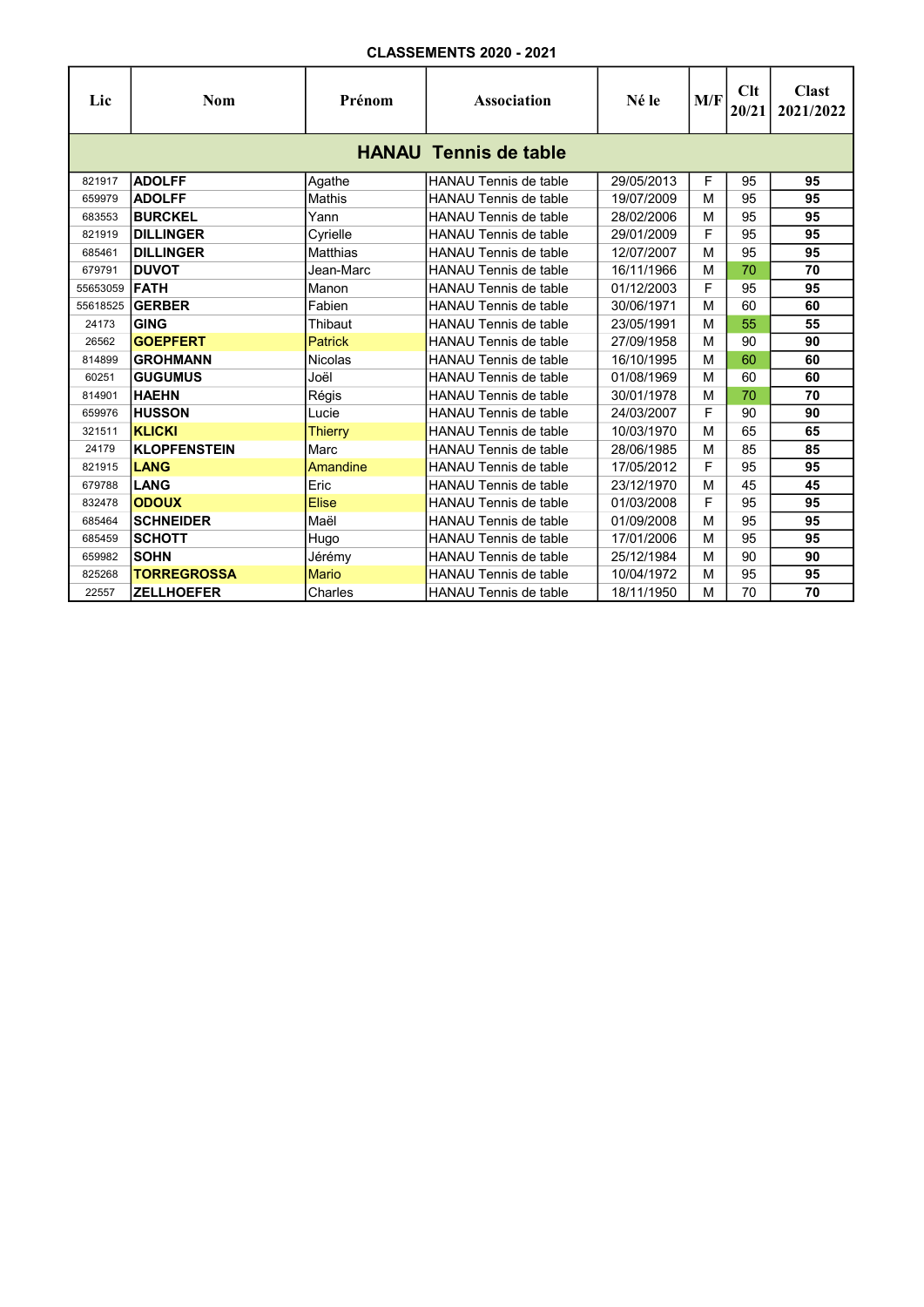| Lic                       | <b>Nom</b>        | Prénom          | <b>Association</b>        | Né le      | M/F | Clt<br>20/21 | <b>Clast</b><br>2021/2022 |  |  |  |  |
|---------------------------|-------------------|-----------------|---------------------------|------------|-----|--------------|---------------------------|--|--|--|--|
| <b>LIBERTE Dettwiller</b> |                   |                 |                           |            |     |              |                           |  |  |  |  |
| 657986                    | <b>APRIL</b>      | Fabienne        | <b>LIBERTE Dettwiller</b> | 29/07/1959 | F   | 95           | 95                        |  |  |  |  |
| 657987                    | <b>APRIL</b>      | Thierry         | <b>LIBERTE Dettwiller</b> | 15/12/1965 | M   | 80           | 80                        |  |  |  |  |
| 862455                    | <b>BROCKER</b>    | <b>Manuella</b> | <b>LIBERTE Dettwiller</b> | 05/08/2013 | F   | 95           | 95                        |  |  |  |  |
| 862456                    | <b>BROCKER</b>    | Tony            | <b>LIBERTE Dettwiller</b> | 26/03/2010 | M   | 95           | 95                        |  |  |  |  |
| 833910                    | <b>BRUCKNER</b>   | Mélanie         | <b>LIBERTE Dettwiller</b> | 07/06/1983 | F   | 95           | 95                        |  |  |  |  |
| 862458                    | <b>CONRAD</b>     | <b>Jauris</b>   | <b>LIBERTE Dettwiller</b> | 24/07/2008 | M   | 95           | 95                        |  |  |  |  |
| 819771                    | <b>ECKLY</b>      | Magali          | <b>LIBERTE Dettwiller</b> | 01/09/1985 | F   | 95           | 95                        |  |  |  |  |
| 55504157                  | <b>ERBS</b>       | Olivier         | <b>LIBERTE Dettwiller</b> | 21/07/1980 | M   | 45           | 45                        |  |  |  |  |
| 295654                    | <b>FEGER</b>      | Aurélie         | <b>LIBERTE Dettwiller</b> | 21/05/2000 | F   | 85           | 85                        |  |  |  |  |
| 438692                    | <b>FEGER</b>      | Christophe      | <b>LIBERTE Dettwiller</b> | 13/11/1962 | M   | 75           | 75                        |  |  |  |  |
| 24408                     | <b>FEGER</b>      | Daniel          | <b>LIBERTE Dettwiller</b> | 05/03/1952 | M   | 75           | 75                        |  |  |  |  |
| 22608                     | <b>FEGER</b>      | Laetitia        | <b>LIBERTE Dettwiller</b> | 15/10/1981 | F   | 80           | 80                        |  |  |  |  |
| 689607                    | <b>JUSZCZAK</b>   | Ludivine        | <b>LIBERTE Dettwiller</b> | 25/03/2010 | F   | 95           | $\overline{95}$           |  |  |  |  |
| 814816                    | <b>JUSZCZAK</b>   | Régis           | <b>LIBERTE Dettwiller</b> | 25/02/1982 | M   | 95           | 95                        |  |  |  |  |
| 862457                    | <b>KUHN</b>       | Valentin        | <b>LIBERTE Dettwiller</b> | 13/08/2010 | M   | 95           | 95                        |  |  |  |  |
| 24339                     | <b>LORENTZ</b>    | Jean-Michel     | <b>LIBERTE Dettwiller</b> | 21/10/1959 | M   | 85           | 85                        |  |  |  |  |
| 814822                    | <b>MALITOURNE</b> | Geoffrey        | <b>LIBERTE Dettwiller</b> | 31/05/1989 | M   | 95           | $\overline{95}$           |  |  |  |  |
| 814815                    | <b>MONAQUE</b>    | Richard         | <b>LIBERTE Dettwiller</b> | 06/01/1973 | м   | 95           | 95                        |  |  |  |  |
| 862459                    | <b>PIMMEL</b>     | Pascal          | <b>LIBERTE Dettwiller</b> | 05/03/1968 | м   | 95           | 95                        |  |  |  |  |
| 128789                    | <b>PINTO</b>      | Lucas           | <b>LIBERTE Dettwiller</b> | 10/10/2000 | М   | 40           | 40                        |  |  |  |  |
| 24430                     | <b>REHM</b>       | René            | <b>LIBERTE Dettwiller</b> | 25/02/1955 | M   | 60           | 60                        |  |  |  |  |
| 55488205                  | <b>RICHERT</b>    | Thomas          | <b>LIBERTE Dettwiller</b> | 19/09/1985 | м   | 60           | 60                        |  |  |  |  |
| 840564                    | <b>SCHAEFER</b>   | <b>Brendon</b>  | <b>LIBERTE Dettwiller</b> | 21/04/2004 | м   | 95           | 95                        |  |  |  |  |
| 840565                    | <b>SCHAEFER</b>   | Kail            | <b>LIBERTE Dettwiller</b> | 04/02/2006 | м   | 95           | 95                        |  |  |  |  |
| 24433                     | <b>SCHAEFFER</b>  | Daniel          | <b>LIBERTE Dettwiller</b> | 24/05/1962 | М   | 90           | 90                        |  |  |  |  |
| 55577120                  | <b>SCHOTT</b>     | Kilyan          | <b>LIBERTE Dettwiller</b> | 24/11/2009 | м   | 95           | 95                        |  |  |  |  |
| 665763                    | <b>SCHWEITZER</b> | Evan            | <b>LIBERTE Dettwiller</b> | 17/01/2012 | м   | 95           | 95                        |  |  |  |  |
| 814820                    | <b>SCHWEITZER</b> | Julien          | <b>LIBERTE Dettwiller</b> | 27/02/1986 | M   | 95           | 95                        |  |  |  |  |
| 55595198                  | <b>SCHWEITZER</b> | Yann            | <b>LIBERTE Dettwiller</b> | 05/02/2010 | M   | 95           | 95                        |  |  |  |  |
| 55613126                  | <b>SIMONIN</b>    | Bernard         | <b>LIBERTE Dettwiller</b> | 12/06/1949 | м   | 65           | 65                        |  |  |  |  |
| 516415                    | <b>STOFFEL</b>    | Corinne         | <b>LIBERTE Dettwiller</b> | 26/05/1972 | F   | 75           | 75                        |  |  |  |  |
| 833908                    | <b>VOGEL</b>      | Jean-Luc        | <b>LIBERTE Dettwiller</b> | 21/09/1960 | M   | 95           | 95                        |  |  |  |  |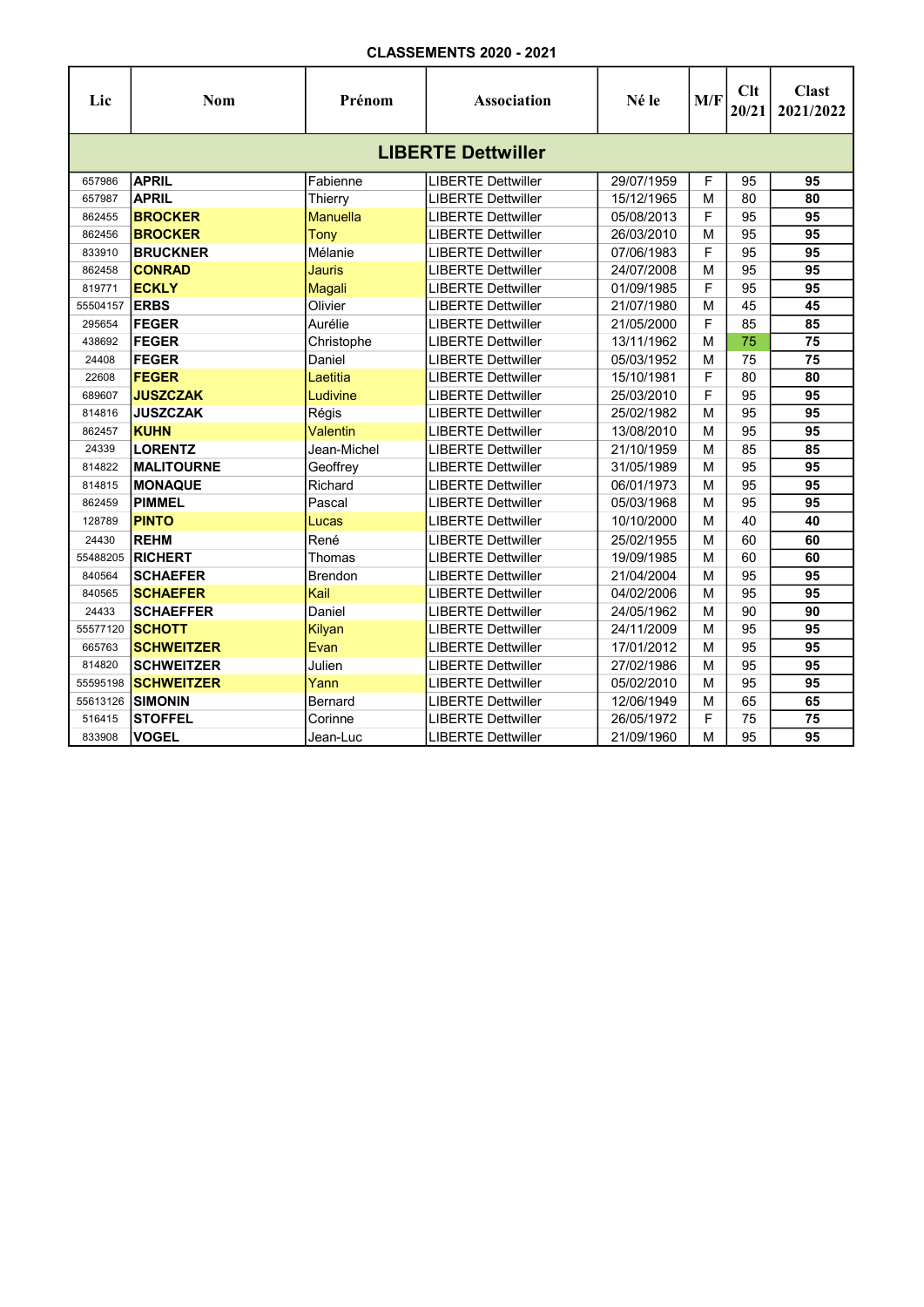| Lic                   | Nom                      | Prénom      | Association           | Né le      | M/F | Clt<br>20/21 | <b>Clast</b><br>2021/2022 |  |  |  |  |
|-----------------------|--------------------------|-------------|-----------------------|------------|-----|--------------|---------------------------|--|--|--|--|
| <b>MJC Kirrwiller</b> |                          |             |                       |            |     |              |                           |  |  |  |  |
| 660768                | <b>AUBRY</b>             | Antoine     | <b>MJC Kirrwiller</b> | 27/03/2007 | M   | 95           | 95                        |  |  |  |  |
| 682895                | <b>AUBRY</b>             | Elise       | <b>MJC Kirrwiller</b> | 12/11/2010 | F   | 95           | 95                        |  |  |  |  |
| 878086                | <b>BERNHARDT-MASCART</b> | Titouan     | <b>MJC Kirrwiller</b> | 30/08/2007 | М   | 95           | 95                        |  |  |  |  |
| 660767                | <b>BERTRAND</b>          | Amélie      | <b>MJC Kirrwiller</b> | 05/10/2009 | F   | 95           | 95                        |  |  |  |  |
| 660764                | <b>BERTRAND</b>          | Mélissa     | <b>MJC Kirrwiller</b> | 28/01/2008 | F   | 95           | 95                        |  |  |  |  |
| 666537                | <b>CSUKA</b>             | Yanis       | <b>MJC Kirrwiller</b> | 10/11/2005 | М   | 95           | 95                        |  |  |  |  |
| 878091                | <b>DAPP</b>              | Mia         | <b>MJC Kirrwiller</b> | 21/01/2012 | F   | 95           | 95                        |  |  |  |  |
| 878095                | <b>DAPP</b>              | Tao         | <b>MJC Kirrwiller</b> | 15/02/2010 | M   | 95           | 95                        |  |  |  |  |
| 815993                | <b>FISCHBACH</b>         | Laurent     | <b>MJC Kirrwiller</b> | 25/02/1965 | М   | 95           | $\overline{95}$           |  |  |  |  |
| 55692120              | <b>HAGER</b>             | Emma        | <b>MJC Kirrwiller</b> | 23/05/2009 | F   | 95           | 95                        |  |  |  |  |
| 664956                | <b>HAGER</b>             | Théo        | <b>MJC Kirrwiller</b> | 09/06/2005 | M   | 95           | 95                        |  |  |  |  |
| 815995                | <b>HAMBACH</b>           | Noa         | <b>MJC Kirrwiller</b> | 19/10/2007 | M   | 95           | 95                        |  |  |  |  |
| 55681070              | <b>HAMBACH</b>           | Tom         | <b>MJC Kirrwiller</b> | 18/06/2003 | M   | 95           | 95                        |  |  |  |  |
| 682727                | <b>HOFFSTETTER</b>       | Emma        | <b>MJC Kirrwiller</b> | 18/05/2008 | F   | 95           | 95                        |  |  |  |  |
| 878098                | <b>HOFFSTETTER</b>       | Jules       | <b>MJC Kirrwiller</b> | 27/05/2011 | M   | 95           | 95                        |  |  |  |  |
| 55644200              | <b>LECHNER</b>           | Kéo         | <b>MJC Kirrwiller</b> | 23/08/2009 | М   | 95           | 95                        |  |  |  |  |
| 55618065              | <b>LECHNER</b>           | Laurent     | <b>MJC Kirrwiller</b> | 01/09/1973 | М   | 90           | 90                        |  |  |  |  |
| 24253                 | <b>LEDRU</b>             | Céline      | <b>MJC Kirrwiller</b> | 14/07/1975 | F   | 35           | 35                        |  |  |  |  |
| 55514474              | LEDRU                    | Clara       | <b>MJC Kirrwiller</b> | 05/03/2004 | F   | 75           | 75                        |  |  |  |  |
| 24161                 | <b>LIOUST</b>            | Pascal      | <b>MJC Kirrwiller</b> | 21/12/1961 | M   | 70           | $\overline{70}$           |  |  |  |  |
| 55565304              | <b>LUTT</b>              | Marianne    | <b>MJC Kirrwiller</b> | 19/08/1970 | F   | 90           | 90                        |  |  |  |  |
| 75059                 | <b>MEHL</b>              | Florian     | <b>MJC Kirrwiller</b> | 04/09/1995 | М   | 60           | 60                        |  |  |  |  |
| 55504265              | <b>IMEHL</b>             | Jean Claude | <b>MJC Kirrwiller</b> | 27/07/1963 | М   | 90           | 90                        |  |  |  |  |
| 55644197              | <b>METZGER</b>           | Emy         | <b>MJC Kirrwiller</b> | 29/08/2008 | F   | 95           | $\overline{95}$           |  |  |  |  |
| 55244                 | <b>OHLMANN</b>           | Pascal      | <b>MJC Kirrwiller</b> | 08/11/1967 | M   | 95           | 95                        |  |  |  |  |
| 22623                 | <b>ROTH</b>              | Alfred      | <b>MJC Kirrwiller</b> | 21/02/1950 | M   | 75           | 75                        |  |  |  |  |
| 682724                | <b>SCHOSSIG</b>          | Noé         | <b>MJC Kirrwiller</b> | 10/03/2011 | M   | 95           | 95                        |  |  |  |  |
| 660763                | <b>SCHWERER</b>          | Camille     | <b>MJC Kirrwiller</b> | 25/08/2008 | F   | 95           | 95                        |  |  |  |  |
| 660760                | <b>SCHWERER</b>          | Lucie       | <b>MJC Kirrwiller</b> | 25/08/2008 | F   | 95           | 95                        |  |  |  |  |
| 505051                | <b>SERGEANT</b>          | Gauthier    | <b>MJC Kirrwiller</b> | 23/05/2002 | M   | 90           | 90                        |  |  |  |  |
| 820103                | <b>SOYDING-BECKER</b>    | Yanis       | <b>MJC Kirrwiller</b> | 13/09/2011 | М   | 95           | 95                        |  |  |  |  |
| 694506                | <b>UNTERNEHR</b>         | Jacques     | <b>MJC Kirrwiller</b> | 29/01/1968 | М   | 90           | 90                        |  |  |  |  |
| 24262                 | <b>WALTER</b>            | Jérémy      | <b>MJC Kirrwiller</b> | 24/03/1987 | М   | 55           | 55                        |  |  |  |  |
| 24265                 | <b>WICK</b>              | Emilie      | <b>MJC Kirrwiller</b> | 28/08/1995 | F   | 85           | 85                        |  |  |  |  |
| 24266                 | <b>WICK</b>              | Marion      | <b>MJC Kirrwiller</b> | 15/10/1992 | F   | 70           | 70                        |  |  |  |  |
| 24267                 | <b>WICK</b>              | Thierry     | <b>MJC Kirrwiller</b> | 17/05/1988 | М   | 45           | 45                        |  |  |  |  |
| 55692105              | <b>ZIEGENHAGEN</b>       | Lucas       | <b>MJC Kirrwiller</b> | 14/09/2006 | M   | 95           | 95                        |  |  |  |  |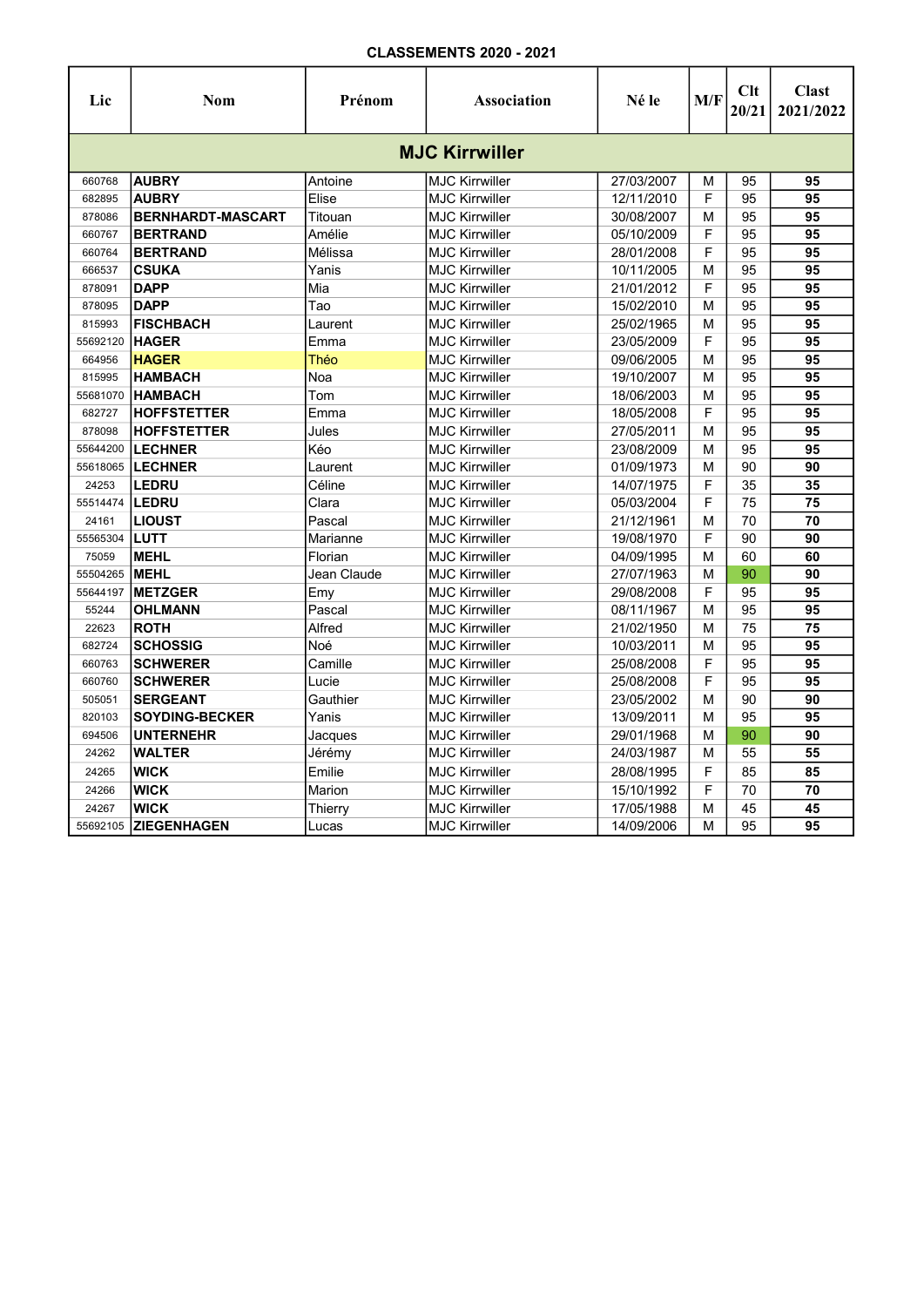| Lic                           | <b>Nom</b>          | Prénom         | <b>Association</b>            | Né le      | M/F | Clt<br>20/21 | <b>Clast</b><br>2021/2022 |  |  |  |  |
|-------------------------------|---------------------|----------------|-------------------------------|------------|-----|--------------|---------------------------|--|--|--|--|
| <b>SOGS Avenir Strasbourg</b> |                     |                |                               |            |     |              |                           |  |  |  |  |
| 875685                        | <b>BELLISSENT</b>   | Hervé          | SOGS Avenir Strasbourg        | 23/01/1968 | м   | 95           | 95                        |  |  |  |  |
| 87160                         | <b>BELZON</b>       | Patrick        | SOGS Avenir Strasbourg        | 02/02/1960 | м   | 45           | 45                        |  |  |  |  |
| 679192                        | <b>BODIN</b>        | Laura          | SOGS Avenir Strasbourg        | 29/01/1998 | F   | 70           | 70                        |  |  |  |  |
| 872315                        | <b>COLSON</b>       | Steve          | SOGS Avenir Strasbourg        | 18/09/1970 | м   | 95           | 95                        |  |  |  |  |
| 812669                        | <b>COMTE</b>        | Pierre         | SOGS Avenir Strasbourg        | 20/03/1974 | M   | 50           | 50                        |  |  |  |  |
| 55692100                      | <b>CURPEN</b>       | Jeyssen        | SOGS Avenir Strasbourg        | 28/05/1996 | М   | 60           | 60                        |  |  |  |  |
| 24797                         | <b>ELLES</b>        | Gilbert        | SOGS Avenir Strasbourg        | 27/05/1955 | M   | 85           | 85                        |  |  |  |  |
| 22968                         | <b>HAAR</b>         | Steve          | SOGS Avenir Strasbourg        | 04/02/1982 | М   | 45           | 45                        |  |  |  |  |
| 22969                         | <b>HERRMANN</b>     | Jonathan       | SOGS Avenir Strasbourg        | 22/02/1990 | M   | 85           | 85                        |  |  |  |  |
| 22971                         | <b>HOERNEL</b>      | Etienne        | SOGS Avenir Strasbourg        | 24/06/1958 | M   | 65           | 65                        |  |  |  |  |
| 199020                        | <b>HOSSANN</b>      | Bernard        | SOGS Avenir Strasbourg        | 16/05/1959 | M   | 95           | 95                        |  |  |  |  |
| 680906                        | <b>KUHN</b>         | <b>Olivier</b> | SOGS Avenir Strasbourg        | 06/04/1976 | м   | 95           | 95                        |  |  |  |  |
| 822852                        | <b>KURY</b>         | Hervé          | SOGS Avenir Strasbourg        | 06/04/1976 | м   | 95           | 95                        |  |  |  |  |
| 689338                        | <b>KURY</b>         | Pierre         | SOGS Avenir Strasbourg        | 16/01/2000 | M   | 50           | 50                        |  |  |  |  |
| 167857                        | <b>LACROIX</b>      | Jacques        | SOGS Avenir Strasbourg        | 11/07/1950 | м   | 75           | 75                        |  |  |  |  |
| 685243                        | <b>LORTZ</b>        | Christian      | SOGS Avenir Strasbourg        | 24/04/1966 | M   | 75           | 75                        |  |  |  |  |
| 679191                        | <b>MAECHLING</b>    | Luc            | SOGS Avenir Strasbourg        | 16/08/1968 | M   | 95           | 95                        |  |  |  |  |
| 55687863                      | <b>MAECHLING</b>    | Valérie        | SOGS Avenir Strasbourg        | 23/04/1970 | F   | 95           | 95                        |  |  |  |  |
| 22978                         | <b>MATHIA</b>       | Gilbert        | SOGS Avenir Strasbourg        | 04/09/1952 | M   | 80           | 80                        |  |  |  |  |
| 22979                         | <b>MATHIA</b>       | Jennifer       | <b>SOGS Avenir Strasbourg</b> | 30/11/1985 | F   | 90           | 90                        |  |  |  |  |
| 55709993                      | <b>MESSER</b>       | Laurent        | SOGS Avenir Strasbourg        | 05/05/1975 | M   | 80           | 80                        |  |  |  |  |
| 835428                        | <b>NEUROHR</b>      | <b>Bruno</b>   | SOGS Avenir Strasbourg        | 14/07/1975 | м   | 95           | 95                        |  |  |  |  |
| 658580                        | <b>OUALI-ALAMI</b>  | <b>Driss</b>   | SOGS Avenir Strasbourg        | 18/09/1969 | M   | 60           | 60                        |  |  |  |  |
| 820759                        | <b>PERET</b>        | Claude         | SOGS Avenir Strasbourg        | 25/06/1953 | М   | 95           | 95                        |  |  |  |  |
| 22986                         | <b>PONTIDA</b>      | Christine      | SOGS Avenir Strasbourg        | 07/07/1959 | F   | 75           | 75                        |  |  |  |  |
| 808998                        | <b>ROTH</b>         | Stéphane       | SOGS Avenir Strasbourg        | 02/10/1972 | M   | 55           | 55                        |  |  |  |  |
| 25169                         | <b>SCHOETTEL</b>    | Christian      | SOGS Avenir Strasbourg        | 07/12/1961 | M   | 60           | 60                        |  |  |  |  |
| 809178                        | <b>SCHONGART</b>    | Marc           | SOGS Avenir Strasbourg        | 03/04/1986 | М   | 95           | 95                        |  |  |  |  |
| 22992                         | <b>VOLTZENLOGEL</b> | Mireille       | SOGS Avenir Strasbourg        | 03/05/1947 | F   | 95           | 95                        |  |  |  |  |
| 22996                         | <b>WERNERT</b>      | Richard        | SOGS Avenir Strasbourg        | 04/11/1953 | M   | 65           | 65                        |  |  |  |  |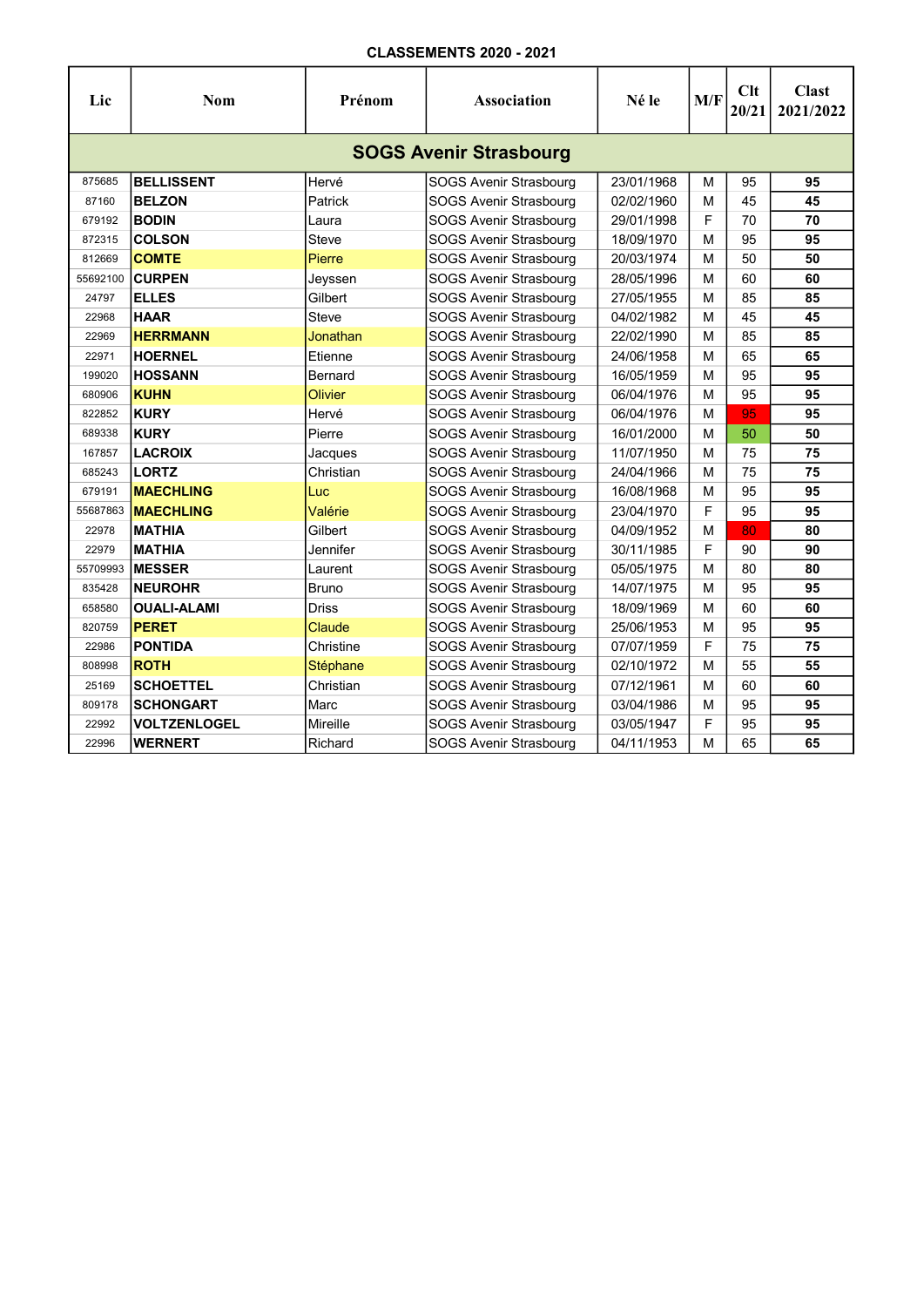| Lic                              | <b>Nom</b>                    | Prénom                   | <b>Association</b>                                     | Né le                    | M/F    | Clt<br>20/21 | <b>Clast</b><br>2021/2022 |  |  |  |  |
|----------------------------------|-------------------------------|--------------------------|--------------------------------------------------------|--------------------------|--------|--------------|---------------------------|--|--|--|--|
| <b>TT Dossenheim sur Zinsel</b>  |                               |                          |                                                        |                          |        |              |                           |  |  |  |  |
| 846291                           | <b>APPEL</b>                  | Manfred                  | TT Dossenheim s/Zinsel                                 | 31/08/1962               | м      | 95           | 95                        |  |  |  |  |
| 22517                            | <b>CONRAD</b>                 | Patrick                  | TT Dossenheim s/Zinsel                                 | 25/12/1969               | м      | 55           | 55                        |  |  |  |  |
| 830459                           | <b>CORNU</b>                  | Théo                     | TT Dossenheim s/Zinsel                                 | 22/09/2003               | М      | 95           | 95                        |  |  |  |  |
| 834909                           | <b>DOPPLER</b>                | Ethan                    | TT Dossenheim s/Zinsel                                 | 19/12/2012               | М      | 95           | 95                        |  |  |  |  |
| 55519745                         | <b>ENGEL</b>                  | Romain                   | TT Dossenheim s/Zinsel                                 | 19/11/2002               | м      | 85           | 85                        |  |  |  |  |
| 24453                            | <b>HAMMANN</b>                | Cathy                    | TT Dossenheim s/Zinsel                                 | 05/08/1960               | F      | 90           | 90                        |  |  |  |  |
| 55713494                         | <b>HUBER</b>                  | Hervé                    | TT Dossenheim s/Zinsel                                 | 11/05/1969               | м      | 95           | 95                        |  |  |  |  |
| 24138                            | <b>HUCKENDUBLER</b>           | Charles                  | TT Dossenheim s/Zinsel                                 | 03/05/1950               | м      | 90           | 90                        |  |  |  |  |
| 511821                           | <b>PARTOUCHE</b>              | <b>Bruno</b>             | TT Dossenheim s/Zinsel                                 | 02/06/1986               | м      | 90           | 90                        |  |  |  |  |
| 55652519                         | <b>REEB</b>                   | Louis                    | TT Dossenheim s/Zinsel                                 | 15/04/2003               | М      | 95           | 95                        |  |  |  |  |
| 834911                           | <b>SAINT JEAN</b>             | Kishor                   | TT Dossenheim s/Zinsel                                 | 17/12/1959               | М      | 95           | 95                        |  |  |  |  |
| 24461                            | <b>SCHEFFER</b>               | Christian                | TT Dossenheim s/Zinsel                                 | 24/06/1964               | м      | 85           | 85                        |  |  |  |  |
| 24462                            | <b>SCHNELL</b>                | René                     | TT Dossenheim s/Zinsel                                 | 09/01/1951               | м      | 85           | 85                        |  |  |  |  |
|                                  |                               |                          |                                                        |                          |        |              |                           |  |  |  |  |
| UT Aurora Schiltigheim-Bischheim |                               |                          |                                                        |                          |        |              |                           |  |  |  |  |
| 24868                            | <b>ANDRES</b>                 | <b>Guy</b>               | UT Aurora Schiltigheim-B.                              | 13/12/1958               | М      | 85           | 85                        |  |  |  |  |
| 379322                           | <b>BAUER</b>                  | Christian                | UT Aurora Schiltigheim-B.                              | 14/02/1956               | M      | 90           | 90                        |  |  |  |  |
| 265044                           | <b>BAUTZ</b>                  | Christian                | UT Aurora Schiltigheim-B.                              | 10/09/1960               | м      | 90           | 90                        |  |  |  |  |
| 857312                           | <b>BECK</b>                   | Adrien                   | UT Aurora Schiltigheim-B.                              | 09/05/1990               | М      | 95           | 95                        |  |  |  |  |
| 834252                           | <b>BECK</b>                   | Alexandre                | UT Aurora Schiltigheim-B.                              | 31/01/1981               | М      | 95           | 95                        |  |  |  |  |
| 345793                           | <b>BRONNER</b>                | Cyril                    | UT Aurora Schiltigheim-B.                              | 01/01/1963               | М      | 80           | 80                        |  |  |  |  |
| 857313                           | <b>CHEVALIER</b>              | <b>Olivier</b>           | UT Aurora Schiltigheim-B.                              | 06/02/1995               | М      | 95           | 95                        |  |  |  |  |
| 884772                           | <b>COUREUR</b>                | Michael                  | UT Aurora Schiltigheim-B.                              | 14/05/1985               | М      | 95           | 95<br>95                  |  |  |  |  |
| 870841<br>878695                 | <b>GROESCH</b><br><b>HAHN</b> | Sébastien<br>Jean-Pierre | UT Aurora Schiltigheim-B.<br>UT Aurora Schiltigheim-B. | 04/05/1973<br>14/11/1946 | М<br>м | 95<br>95     | 95                        |  |  |  |  |
| 878697                           | <b>KAISER</b>                 | Fred-Eric                | UT Aurora Schiltigheim-B.                              | 06/09/1981               | М      | 95           | 95                        |  |  |  |  |
| 878681                           | <b>LASCAR</b>                 | Michael                  | UT Aurora Schiltigheim-B.                              | 18/09/1964               | М      | 95           | 95                        |  |  |  |  |
| 332260                           | <b>LENOIR MAIA E SILVA</b>    | <b>Duarte</b>            | UT Aurora Schiltigheim-B.                              | 13/09/1965               | M      | 95           | 95                        |  |  |  |  |
| 878702                           | <b>MORAUD</b>                 | Yana                     | UT Aurora Schiltigheim-B.                              | 20/08/1956               | F      | 95           | 95                        |  |  |  |  |
| 834254                           | <b>PERES</b>                  | Hélène                   | UT Aurora Schiltigheim-B.                              | 07/07/1968               | F      | 95           | 95                        |  |  |  |  |
| 55670896                         | <b>RIEFSTAHL-HARTER</b>       | Marc                     | UT Aurora Schiltigheim-B.                              | 19/11/1966               | М      | 95           | 95                        |  |  |  |  |
| 402021                           | <b>SABERI</b>                 | Sousan                   | UT Aurora Schiltigheim-B.                              | 09/01/1952               | F      | 95           | 95                        |  |  |  |  |
| 402022                           | <b>SCHEIDHAUER</b>            | Claude                   | UT Aurora Schiltigheim-B.                              | 23/12/1964               | М      | 85           | 85                        |  |  |  |  |
| 441121                           | <b>SCHNEIDER</b>              | Marcel                   | UT Aurora Schiltigheim-B.                              | 02/04/1952               | M      | 90           | 90                        |  |  |  |  |
| 24882                            | <b>SCHNEIDER</b>              | Rodolphe                 | UT Aurora Schiltigheim-B.                              | 05/08/1940               | м      | 95           | 95                        |  |  |  |  |
| 22541                            | <b>SCHOTT</b>                 | Marie-Angèle             | UT Aurora Schiltigheim-B.                              | 04/06/1958               | F      | 95           | 95                        |  |  |  |  |
| 24885                            | <b>SCHOTT</b>                 | Michel                   | UT Aurora Schiltigheim-B.                              | 13/05/1957               | М      | 85           | 85                        |  |  |  |  |
| 692985                           | <b>STEINER</b>                | Thomas                   | UT Aurora Schiltigheim-B.                              | 16/08/1992               | М      | 95           | 95                        |  |  |  |  |
| 834256                           | <b>TRAPP</b>                  | François                 | UT Aurora Schiltigheim-B.                              | 19/10/1958               | М      | 95           | 95                        |  |  |  |  |
| 261426                           | <b>WEBER</b>                  | Catherine                | UT Aurora Schiltigheim-B.                              | 24/10/1977               | F      | 95           | 95                        |  |  |  |  |
| 813067                           | <b>WEST</b>                   | Matthew                  | UT Aurora Schiltigheim-B.                              | 07/08/1990               | M      | 95           | 95                        |  |  |  |  |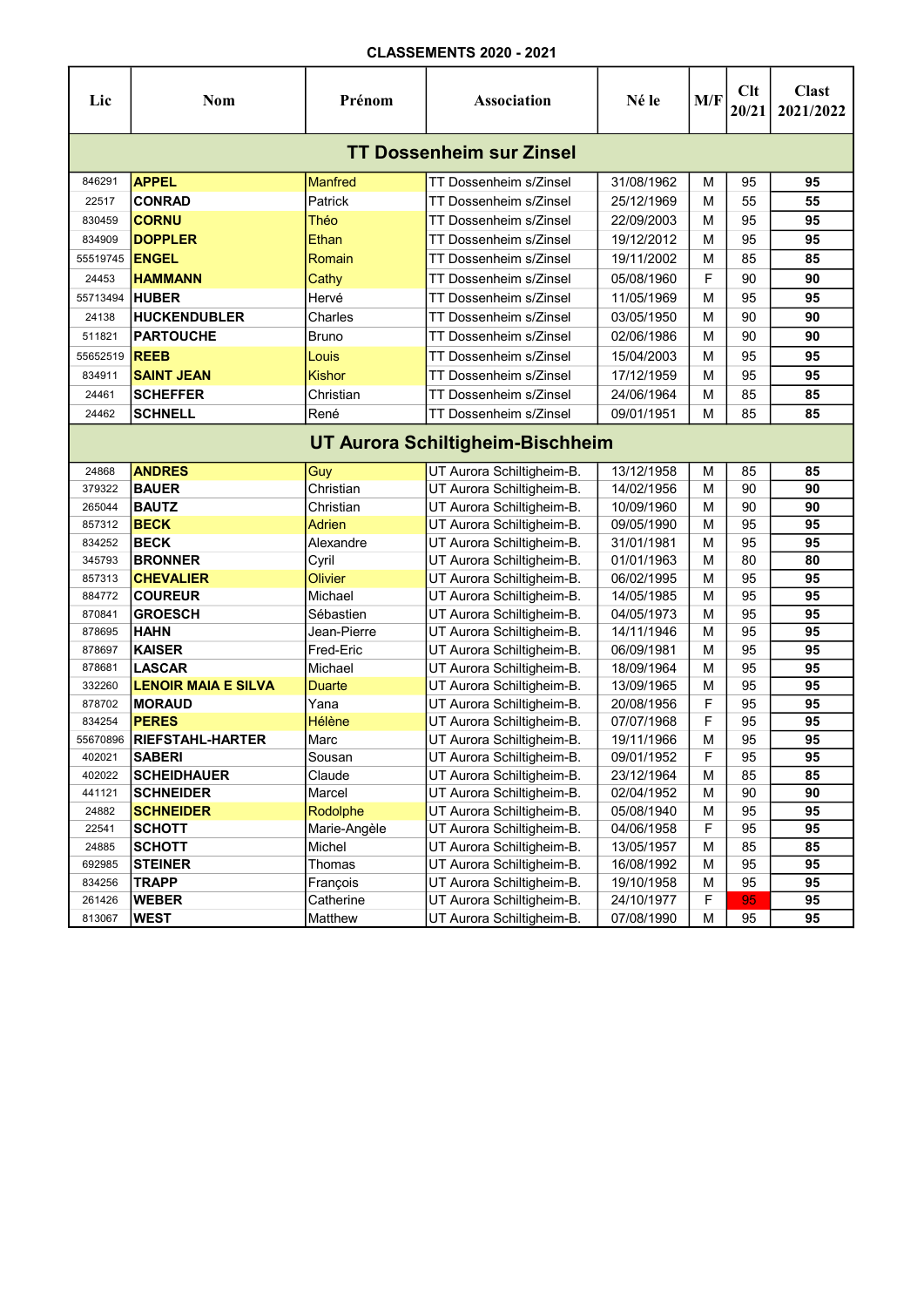| Lic                          | <b>Nom</b>                      | Prénom              | Association                                    | Né le                    | M/F    | Clt<br>20/21 | <b>Clast</b><br>2021/2022 |  |  |  |  |
|------------------------------|---------------------------------|---------------------|------------------------------------------------|--------------------------|--------|--------------|---------------------------|--|--|--|--|
| <b>US Egalitaire Neudorf</b> |                                 |                     |                                                |                          |        |              |                           |  |  |  |  |
| 833264                       | <b>ABAD</b>                     | Imran               | US Egalitaire Neudorf                          | 26/08/2011               | М      | 95           | 95                        |  |  |  |  |
| 838573                       | <b>ABAD</b>                     | Jana                | US Egalitaire Neudorf                          | 04/12/2009               | F      | 95           | 95                        |  |  |  |  |
| 24540                        | <b>ALCON</b>                    | André               | <b>US Egalitaire Neudorf</b>                   | 30/06/1956               | M      | 75           | 75                        |  |  |  |  |
| 675679                       | <b>BANIADAM</b>                 | Fariborz            | US Egalitaire Neudorf                          | 08/06/1973               | М      | 90           | 90                        |  |  |  |  |
| 680875                       | <b>BANIADAM</b>                 | <b>Hosna</b>        | US Egalitaire Neudorf                          | 08/08/1998               | F      | 95           | $\overline{95}$           |  |  |  |  |
| 683964                       | <b>BEFORT</b>                   | Benoit              | US Egalitaire Neudorf                          | 07/11/1963               | M      | 95           | 95                        |  |  |  |  |
| 55510604                     | <b>BELLOUT</b>                  | Aziz                | US Egalitaire Neudorf                          | 13/10/1968               | М      | 80           | 80                        |  |  |  |  |
| 889436                       | <b>BENINGER</b>                 | Madeleine           | US Egalitaire Neudorf                          | 28/10/1942               | F      | 95           | 95                        |  |  |  |  |
| 877395                       | <b>BINDER</b>                   | Natan               | US Egalitaire Neudorf                          | 10/09/2011               | м      | 95           | 95                        |  |  |  |  |
| 818225                       | <b>BLIN</b>                     | Léos                | US Egalitaire Neudorf                          | 29/07/2011               | м      | 95           | 95                        |  |  |  |  |
| 663072                       | <b>BURTIN</b>                   | Olivier             | US Egalitaire Neudorf                          | 09/05/1981               | м      | 90           | 90                        |  |  |  |  |
| 838580                       | <b>CHAHMI</b>                   | Amine               | US Egalitaire Neudorf                          | 14/08/2006               | м      | 95           | 95                        |  |  |  |  |
| 363011                       | <b>CHRISTMANN</b>               | Anthony             | US Egalitaire Neudorf                          | 05/08/1990               | м      | 80           | 80                        |  |  |  |  |
| 24544                        | <b>CHRISTMANN</b>               | Maurice             | US Egalitaire Neudorf                          | 11/06/1951               | M      | 75           | 75                        |  |  |  |  |
| 880753                       | <b>COLARD</b>                   | Paul-Emmanuel       | US Egalitaire Neudorf                          | 22/08/1988               | M      | 85           | 85                        |  |  |  |  |
| 822975                       | <b>DAVID</b>                    | Luc                 | US Egalitaire Neudorf                          | 07/06/1962               | M      | 95           | 95                        |  |  |  |  |
| 822980                       | <b>DAVID-LECHNER</b>            | Arno                | US Egalitaire Neudorf                          | 27/05/2010               | М      | 95           | 95                        |  |  |  |  |
| 822973                       | <b>DAVID-LECHNER</b>            | Léo                 | US Egalitaire Neudorf                          | 14/06/2009               | M      | 95           | 95                        |  |  |  |  |
| 889437                       | <b>DE JABRUN</b>                | Cyprien             | US Egalitaire Neudorf                          | 21/04/1987               | M      | 95           | 95                        |  |  |  |  |
| 833386                       | <b>DURIEU</b>                   | Léo                 | US Egalitaire Neudorf                          | 04/02/2005               | М      | 95           | 95                        |  |  |  |  |
| 889438                       | <b>FESTALI</b>                  | Taha                | US Egalitaire Neudorf                          | 20/04/1992               | M      | 95           | 95                        |  |  |  |  |
| 659146                       | <b>FISCHER</b>                  | Patricia            | <b>US Egalitaire Neudorf</b>                   | 28/02/1981               | F      | 90           | 90                        |  |  |  |  |
| 687422                       | <b>GERMAIN</b>                  | <b>Marion</b>       | US Egalitaire Neudorf                          | 26/08/1986               | F      | 95           | 95                        |  |  |  |  |
| 833369                       | <b>GROS</b>                     | Antonin             | US Egalitaire Neudorf                          | 14/03/2009               | м      | 95           | 95                        |  |  |  |  |
| 840233                       | <b>GRUSON</b>                   | Arnaud              | US Egalitaire Neudorf                          | 20/07/1989               | м      | 95           | 95                        |  |  |  |  |
| 26589                        | <b>GULLY</b>                    | Daniel              | US Egalitaire Neudorf                          | 12/02/1948               | м      | 95           | 95                        |  |  |  |  |
| 55616115                     | <b>GUTHAPFEL</b>                | Loris               | US Egalitaire Neudorf                          | 16/08/2005               | м      | 95           | 95                        |  |  |  |  |
| 877393                       | <b>HADI SASSI</b>               | llian               | US Egalitaire Neudorf                          | 26/04/2014               | M      | 95           | 95                        |  |  |  |  |
| 889440                       | <b>HAGENBACH</b>                | Michel              | US Egalitaire Neudorf                          | 16/07/1956               | M      | 95           | 95                        |  |  |  |  |
| 24538                        | <b>HANSS</b>                    | Raymond             | <b>US Egalitaire Neudorf</b>                   | 06/05/1951               | М      | 95           | 95                        |  |  |  |  |
| 883125                       | <b>KECHIDA</b>                  | Louay               | US Egalitaire Neudorf                          | 25/07/2013               | М      | 95           | 95                        |  |  |  |  |
| 889442                       | KLECHER                         | André               | US Egalitaire Neudorf                          | 27/12/1955               | М<br>F | 95           | 95                        |  |  |  |  |
| 889444                       | <b>KLECHER</b><br><b>KOLMER</b> | Christiane<br>Louis | US Egalitaire Neudorf<br>US Egalitaire Neudorf | 11/11/1955<br>24/08/1955 |        | 95           | 95<br>95                  |  |  |  |  |
| 663341<br>822966             | <b>LANNEVERE</b>                | Gabin               | <b>US Egalitaire Neudorf</b>                   |                          | М<br>M | 95<br>95     | 95                        |  |  |  |  |
| 840226                       | <b>LAWANSCH</b>                 | Matéo               | US Egalitaire Neudorf                          | 16/09/2008               |        |              |                           |  |  |  |  |
| 838581                       | <b>LE BACQUER</b>               | Lohann              | US Egalitaire Neudorf                          | 19/07/2001<br>03/09/2007 | М<br>М | 80<br>95     | 80<br>95                  |  |  |  |  |
| 840234                       | <b>MARIT</b>                    | Coline              | US Egalitaire Neudorf                          | 07/10/1991               | F      | 95           | 95                        |  |  |  |  |
| 28685                        | <b>MIRB</b>                     | Christian           | US Egalitaire Neudorf                          | 19/12/1959               | M      | 65           | 65                        |  |  |  |  |
| 813921                       | <b>MOHI</b>                     | Gabriel             | US Egalitaire Neudorf                          | 14/08/2011               | M      | 95           | 95                        |  |  |  |  |
| 692425                       | <b>MULLER</b>                   | Jean-Pascal         | US Egalitaire Neudorf                          | 10/04/1958               | M      | 95           | 95                        |  |  |  |  |
| 692844                       | <b>MURRO</b>                    | Lino                | US Egalitaire Neudorf                          | 26/09/2009               | М      | 90           | 90                        |  |  |  |  |
|                              |                                 |                     |                                                |                          |        |              | 95                        |  |  |  |  |
| 889445                       | <b>NZALE</b>                    | Rodolphe            | US Egalitaire Neudorf                          | 12/08/1979               | М      | 95           |                           |  |  |  |  |
| 680870                       | <b>PABION</b>                   | Paul                | <b>US Egalitaire Neudorf</b>                   | 14/05/2009               | М      | 90           | 90                        |  |  |  |  |
| 851625                       | <b>PANCHOT</b>                  | Yann                | US Egalitaire Neudorf                          | 19/07/1976               | М      | 60           | 60                        |  |  |  |  |
| 24812                        | <b>RICHARD</b>                  | Jean-Luc            | US Egalitaire Neudorf                          | 19/01/1956               | м      | 70           | $70\,$                    |  |  |  |  |
| 822999                       | <b>ROSER</b>                    | Garance             | US Egalitaire Neudorf                          | 21/09/2009               | M      | 95           | 95                        |  |  |  |  |
| 680863                       | <b>RUSSO</b>                    | Mattéo              | US Egalitaire Neudorf                          | 19/12/2007               | M      | 90           | 90                        |  |  |  |  |
| 853380                       | <b>SCHAEFER</b>                 | Lorenzo             | US Egalitaire Neudorf                          | 24/09/2005               | м      | 95           | 95                        |  |  |  |  |
| 55578127                     | <b>SEGOVIA</b>                  | <b>Mikael</b>       | US Egalitaire Neudorf                          | 06/04/2002               | М      | 80           | 80                        |  |  |  |  |
| 24556                        | <b>SIEGEL</b>                   | Raymond             | US Egalitaire Neudorf                          | 24/05/1939               | М      | 95           | 95                        |  |  |  |  |
| 877390                       | <b>TAFATI</b>                   | Sami                | US Egalitaire Neudorf                          | 29/10/2010               | М      | 95           | 95                        |  |  |  |  |
| 510460                       | <b>TROYANOWSKY</b>              | Michel              | US Egalitaire Neudorf                          | 27/08/1963               | м      | 75           | 75                        |  |  |  |  |
| 55619516                     | <b>VUILLEMIN</b>                | <b>Julien</b>       | US Egalitaire Neudorf                          | 19/12/2002               | M      | 95           | 95                        |  |  |  |  |
| 868863                       | <b>WALSCHHOFER</b>              | Adrien              | US Egalitaire Neudorf                          | 21/06/2006               | М      | 95           | 95                        |  |  |  |  |
| 833471                       | <b>WALTHER</b>                  | Raphaël             | US Egalitaire Neudorf                          | 02/10/1984               | М      | 95           | 95                        |  |  |  |  |
| 686545                       | <b>WEBER</b>                    | Louise              | US Egalitaire Neudorf                          | 19/05/2008               | F      | 95           | 95                        |  |  |  |  |
| 662729                       | <b>WEISS-VINCENT</b>            | <b>Ambre</b>        | US Egalitaire Neudorf                          | 29/06/2009               | F      | 95           | 95                        |  |  |  |  |
| 55593679                     | <b>WOLFF</b>                    | Matthieu            | US Egalitaire Neudorf                          | 24/10/2005               | M      | 90           | 90                        |  |  |  |  |
|                              |                                 |                     |                                                |                          |        |              |                           |  |  |  |  |